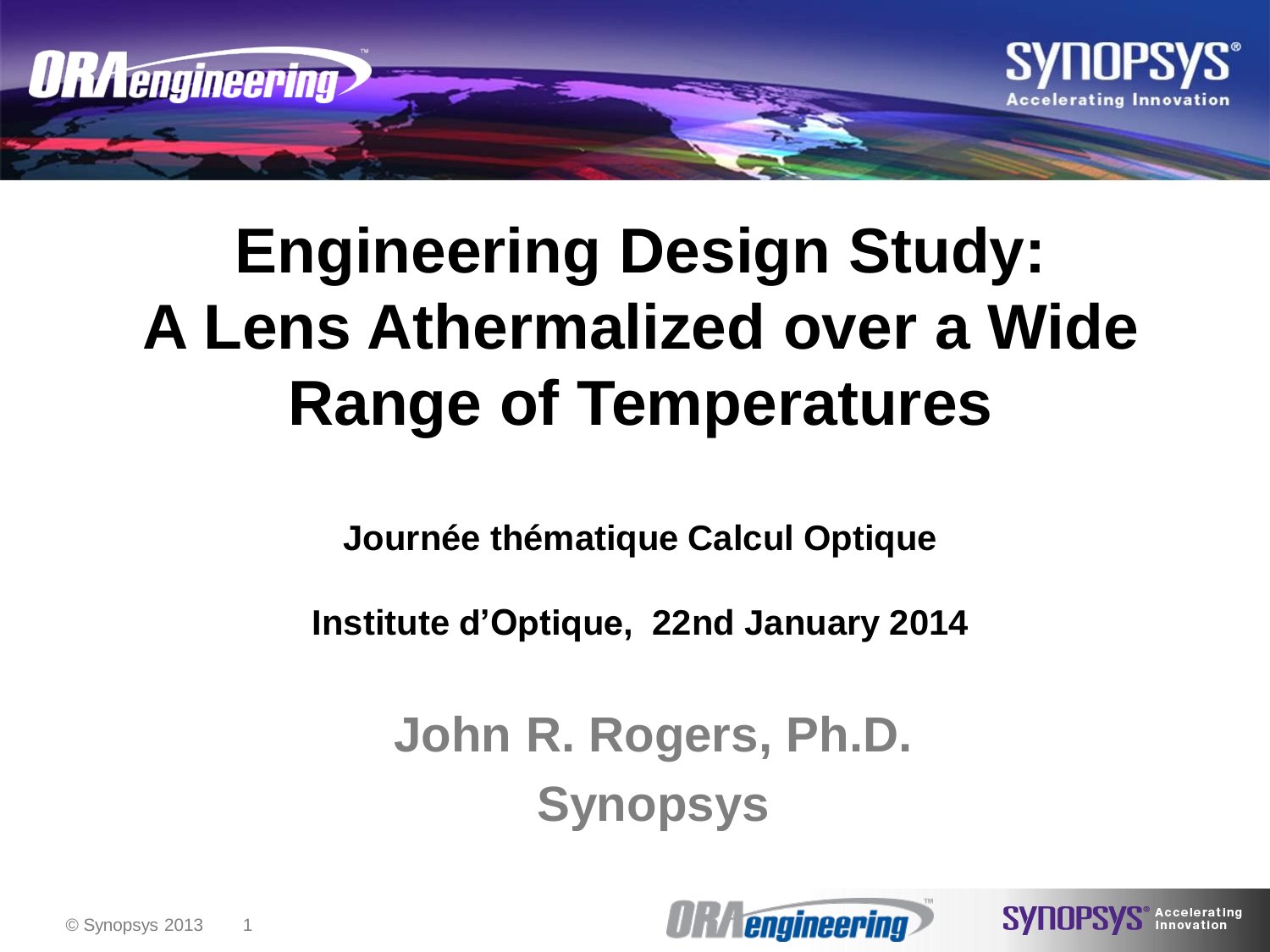#### **Overview**

- Synopsys Engineering recently completed the design of a lens athermalized over a 200°C temperature range.
- This presentation explains the design procedure using a Double-Gauss as a non-proprietary design example.
- For this exercise, we will assume a temperature range from -100°C to +100°C
- Factors considered:
	- Mounting technique
	- Variation of dn/dT over temperature
	- Method of selecting glasses



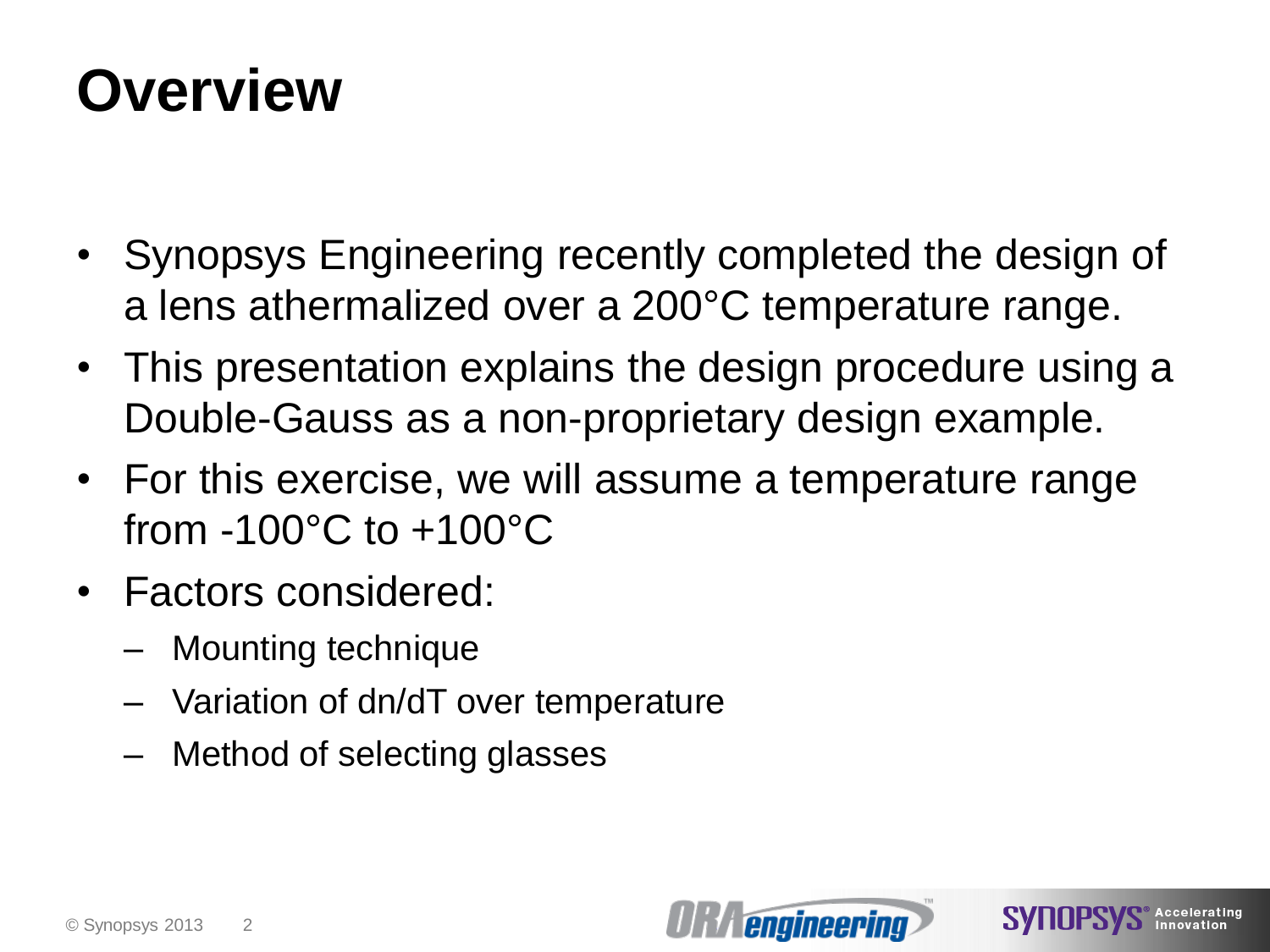#### **The Starting Point Lens**



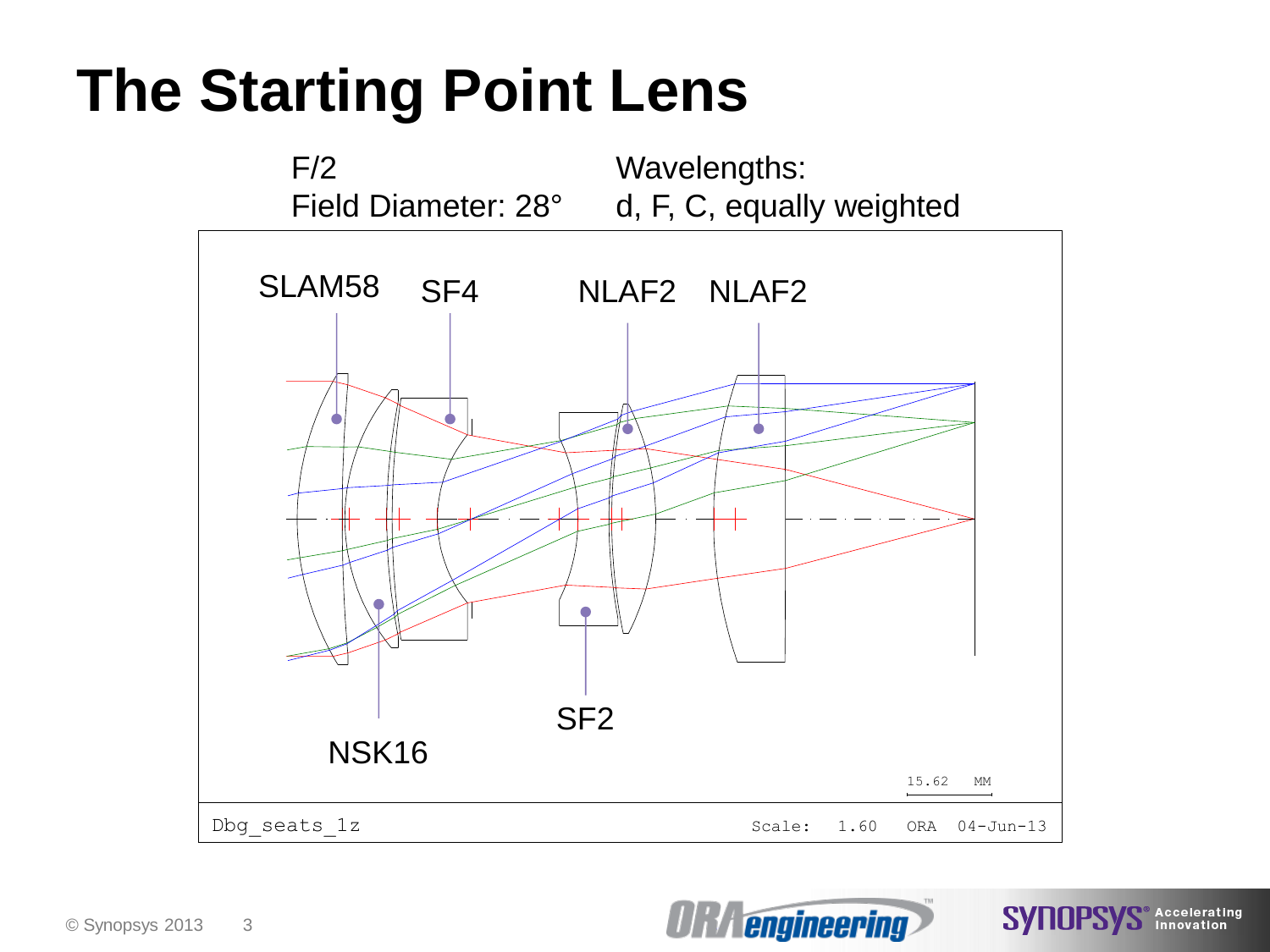#### **Thermal Effects, Analysis & Design Tools**

• Before discussing the procedure for athermalization, we first estimate the size of the problem

> On the following slides:  $CTE = Coefficient of Thermal Expansion  $(\alpha)$$  $dn/dT = Change$  of refractive index with temperature

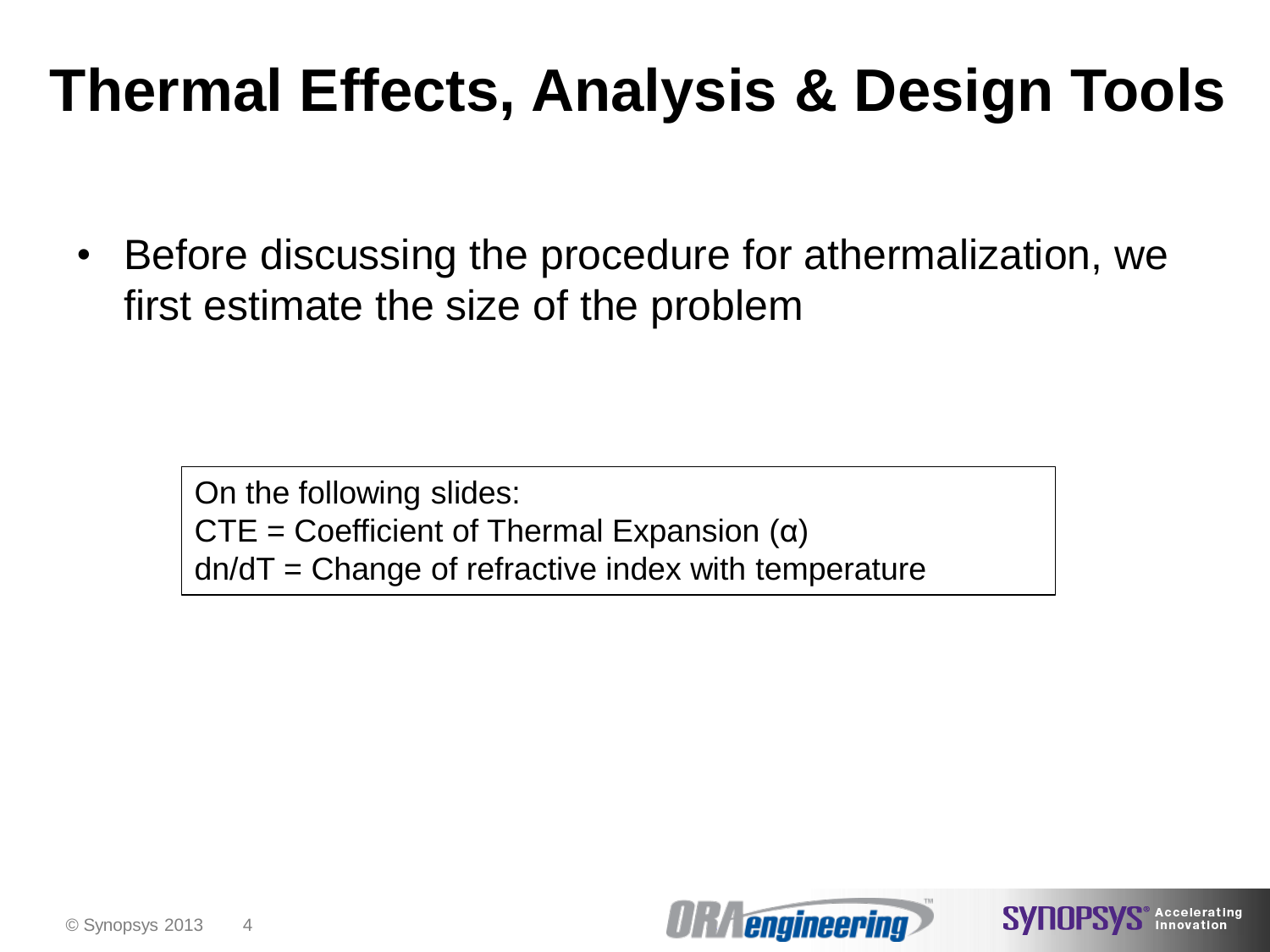#### **Thermal Effects Example: NBK7 Singlet**

- Lens radii scale up as CTEglass (≈7 ppm/°C for NBK7)
	- This tends to increase the focal length
- Index increases as dn/dT (≈3 ppm/ $\rm ^{\circ}C$ , relative to air, for NBK7)
	- It may seem counterintuitive that the index increases with temperature, but this is indeed the trend for almost all optical glasses
	- This tends to shorten the focal length
- From the above, the focal length of an NBK7 singlet increases as  $7-3 = 4$ ppm/°C
- The housing expands as CTEh (≈24 ppm/°C for Aluminum)
	- (Steel is better, but the customer wanted AL)
- The housing pushes the detector away more rapidly than the focal length is increasing  $(24-4=20$  ppm  $\sqrt{°}C$ )
- For 100 mm EFL, we expect:
	- $-$  A focal error of  $+240 \mu m$  at -100 $^{\circ}$ C
	- A focal error of -160 µm at +100°C
- At F/2, these represent blur diameters of 120 µm and 80 µm, respectively

**engineering** 

**SYNOPSYS** Accelerating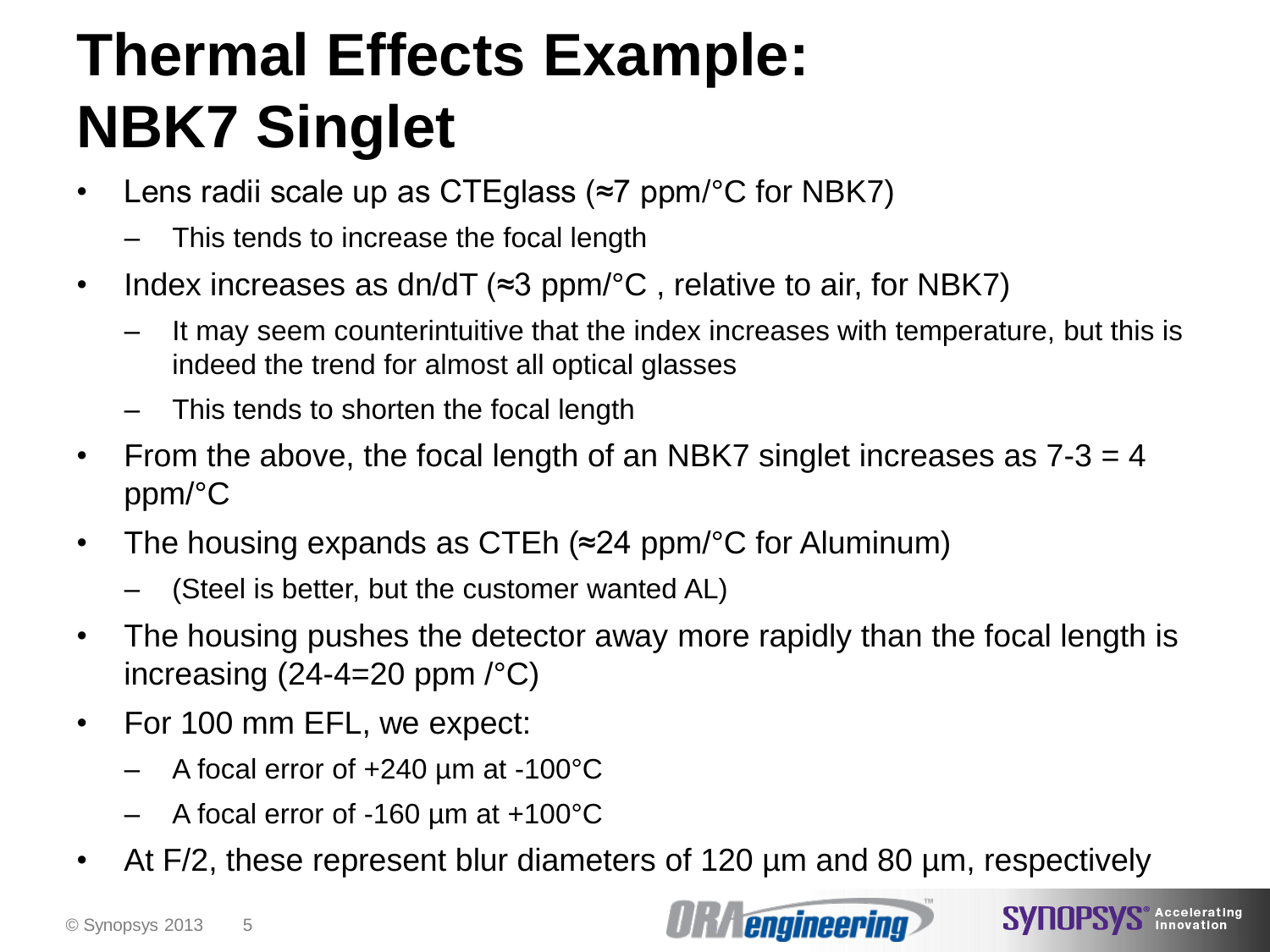#### **Passive Athermalization**

- For a singlet, we want the focal length to expand more rapidly with temperature
	- Choosing a housing material (such as stainless steel) with a smaller CTE would also help, but the customer selected aluminum as the housing material
- In a real system, it is a little more complex than this singlet example because of spacer changes, but roughly speaking:
	- We would like a NEGATIVE dn/dT for positive (crown) elements… to weaken the + elements
	- We would like a POSITIVE dn/dT for negative (flint) elements… to strengthen the - elements
- What dn/dTs are available?
	- The next slide shows the ABSOLUTE dn/dT values of some glasses
	- These need to be divided by the index of air to get relative index, but the trend is the same…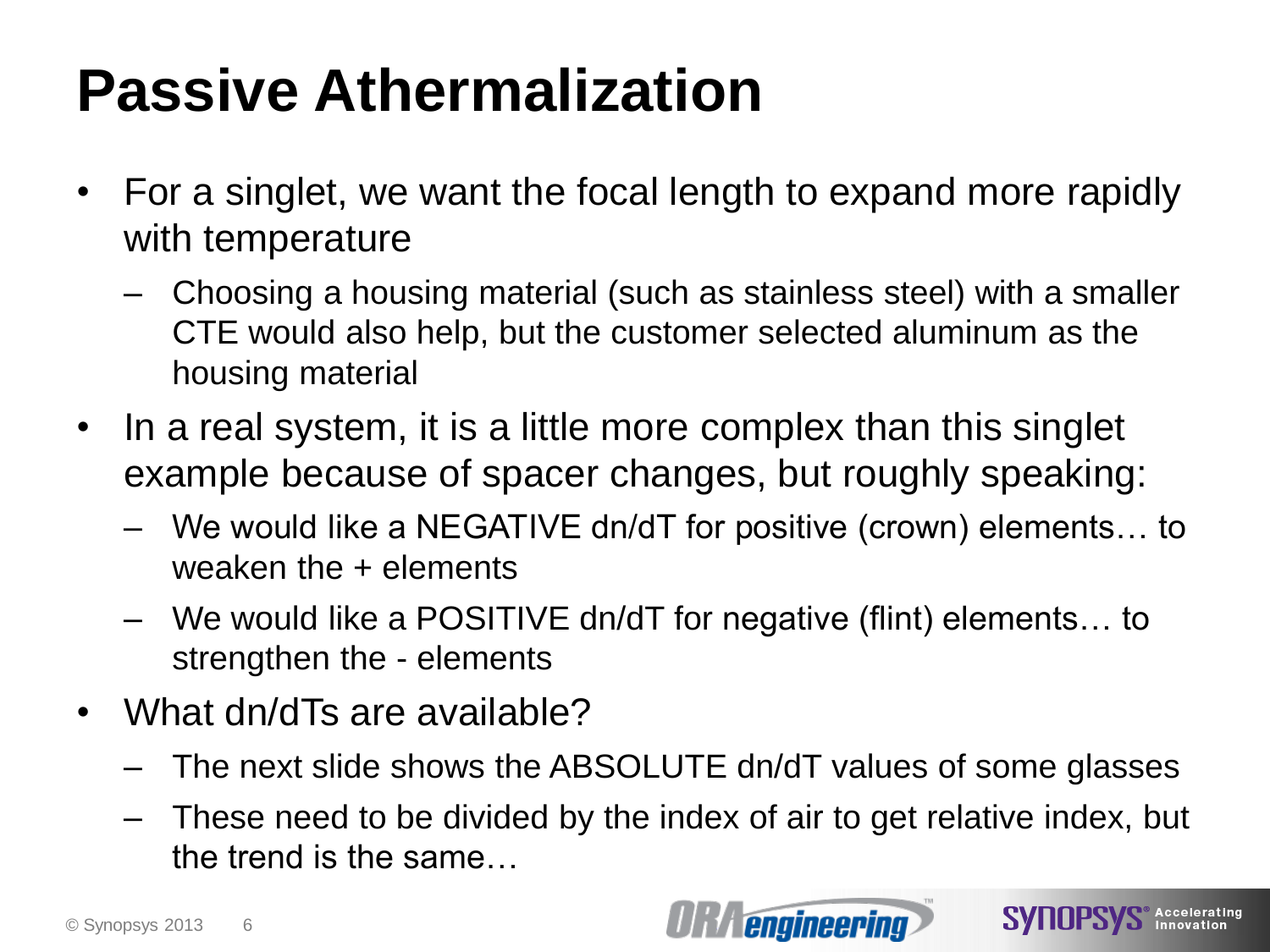#### **dn/dT (absolute) …for many glasses**





**SYNOPSYS** Accelerating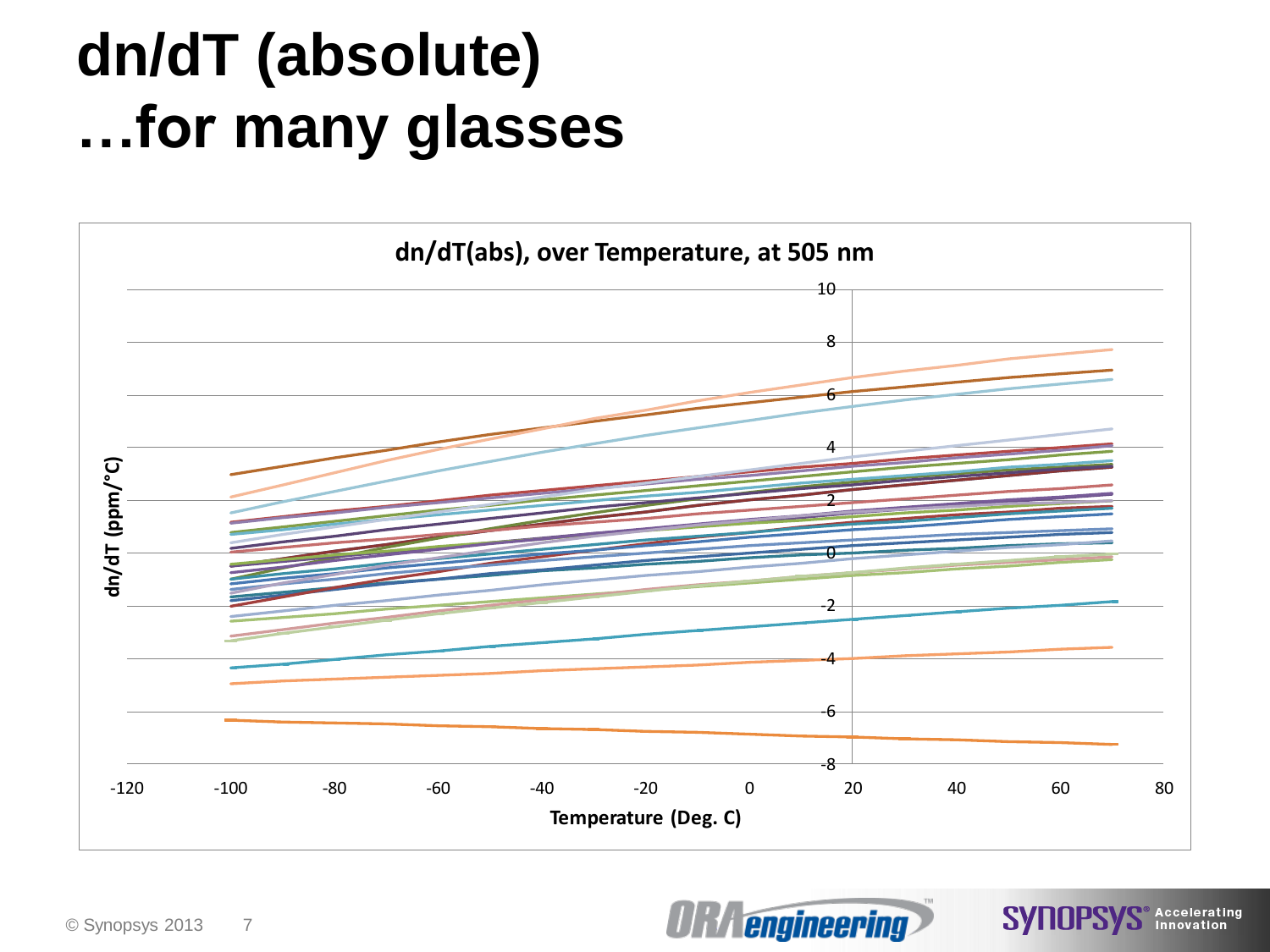#### **dn/dT (absolute) …for a selected set of glasses**



*<u>engineering</u>* 

**SYNOPSYS** Accelerating

**dn/dT(abs), over Temperature, at 505 nm**

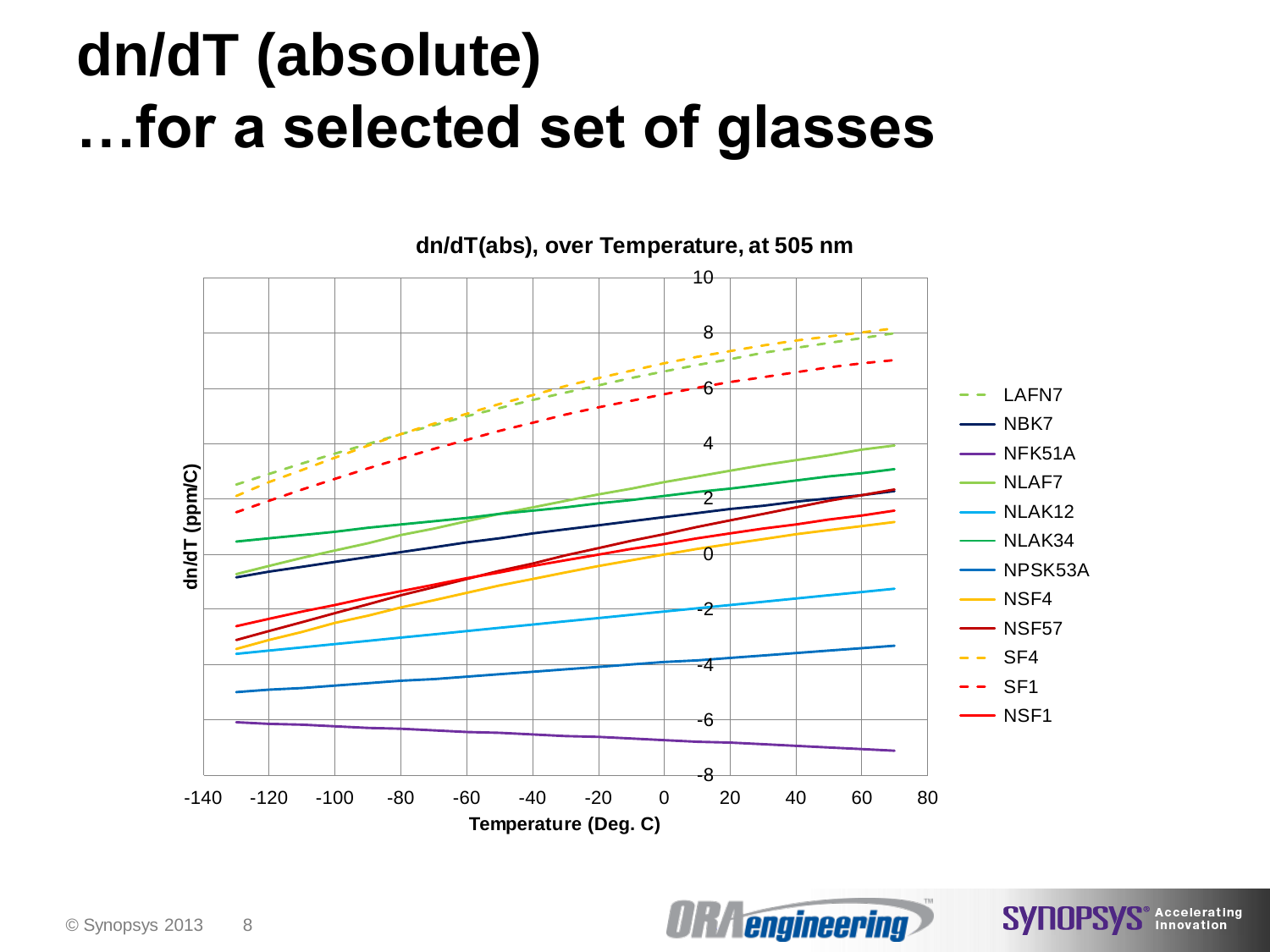#### **Real Systems are More Complex!**

- At F/2, we need to consider not only the thermal change of focal length, but also the thermal change of aberrations
- In addition, a multi-element lens has spacers between the elements that change with temperature, so the singlet example, though instructive, is not accurate.
- **We need a multi-temperature model of the system that model of the system that is accurate and remains accurate as the radii, thicknesses and spacings change**
- The next few slides describe the analysis and design tools currently available.



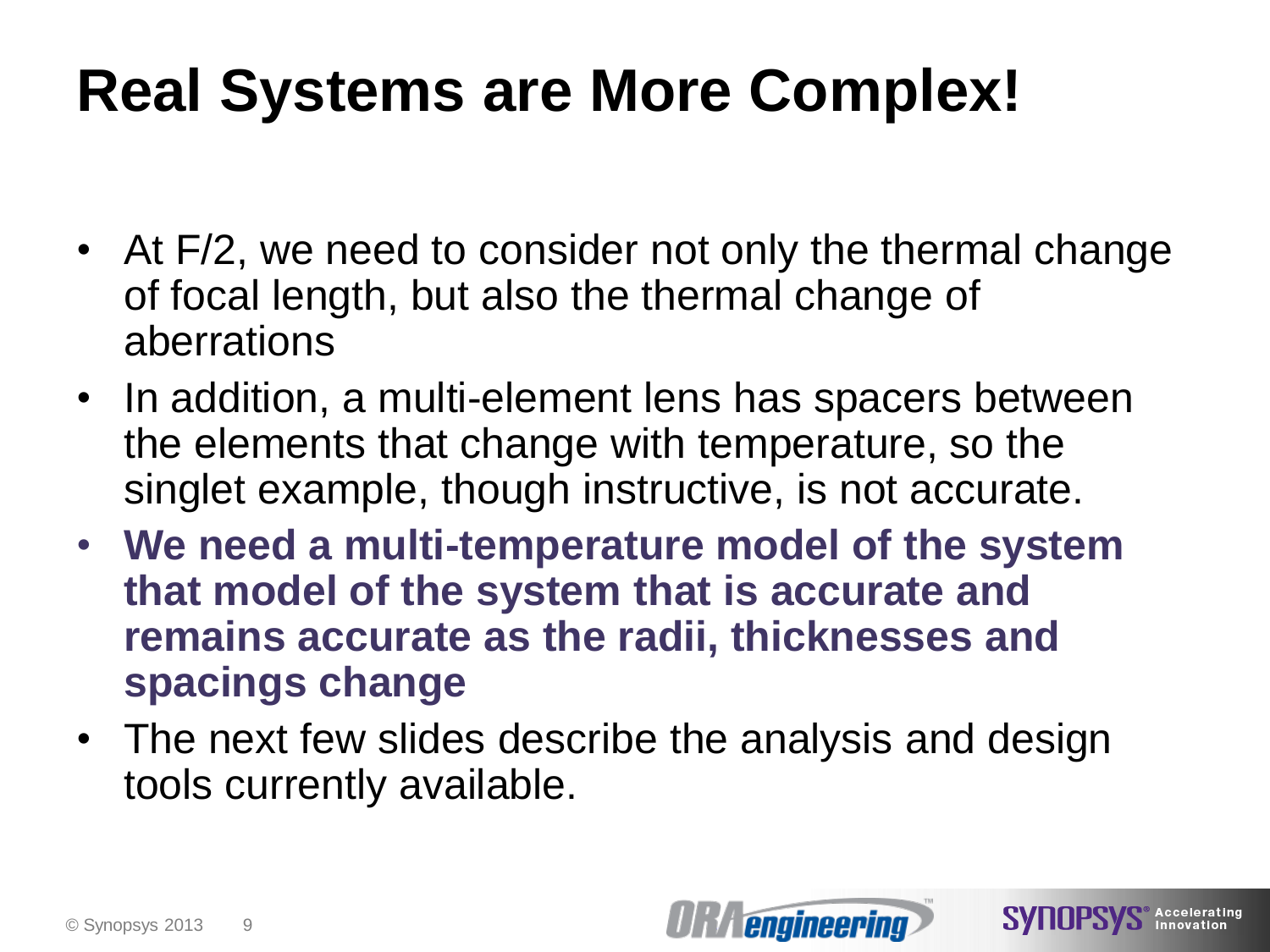#### **Thermal Pickups**



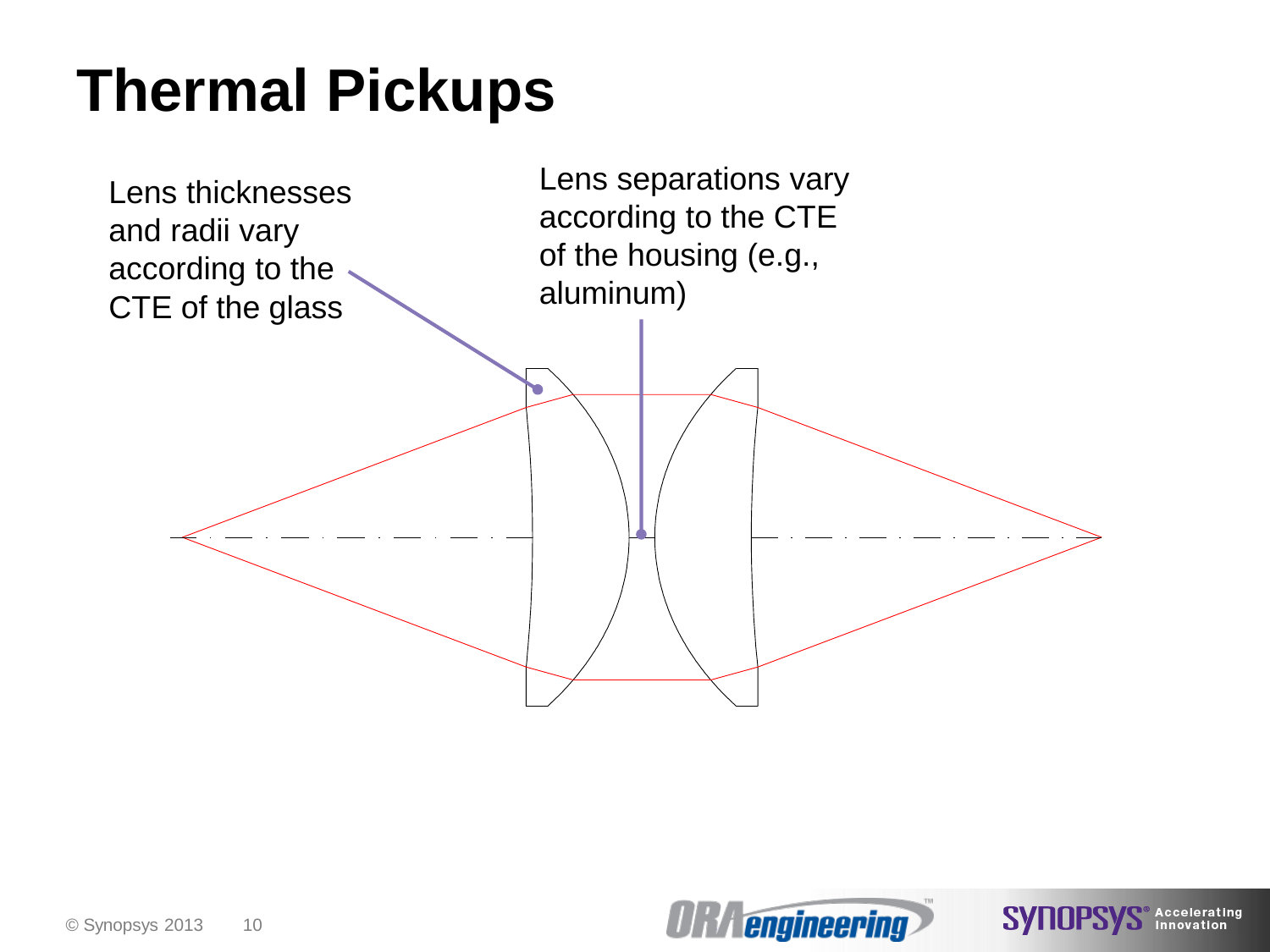#### **Thermal Pickups: A Problem**

The mechanical structure that separates the lenses contacts the lenses at their edges.



The distance over which the CTE of Aluminum is applied is much longer than the vertex-to-vertex separation of the lenses!



SYNOPS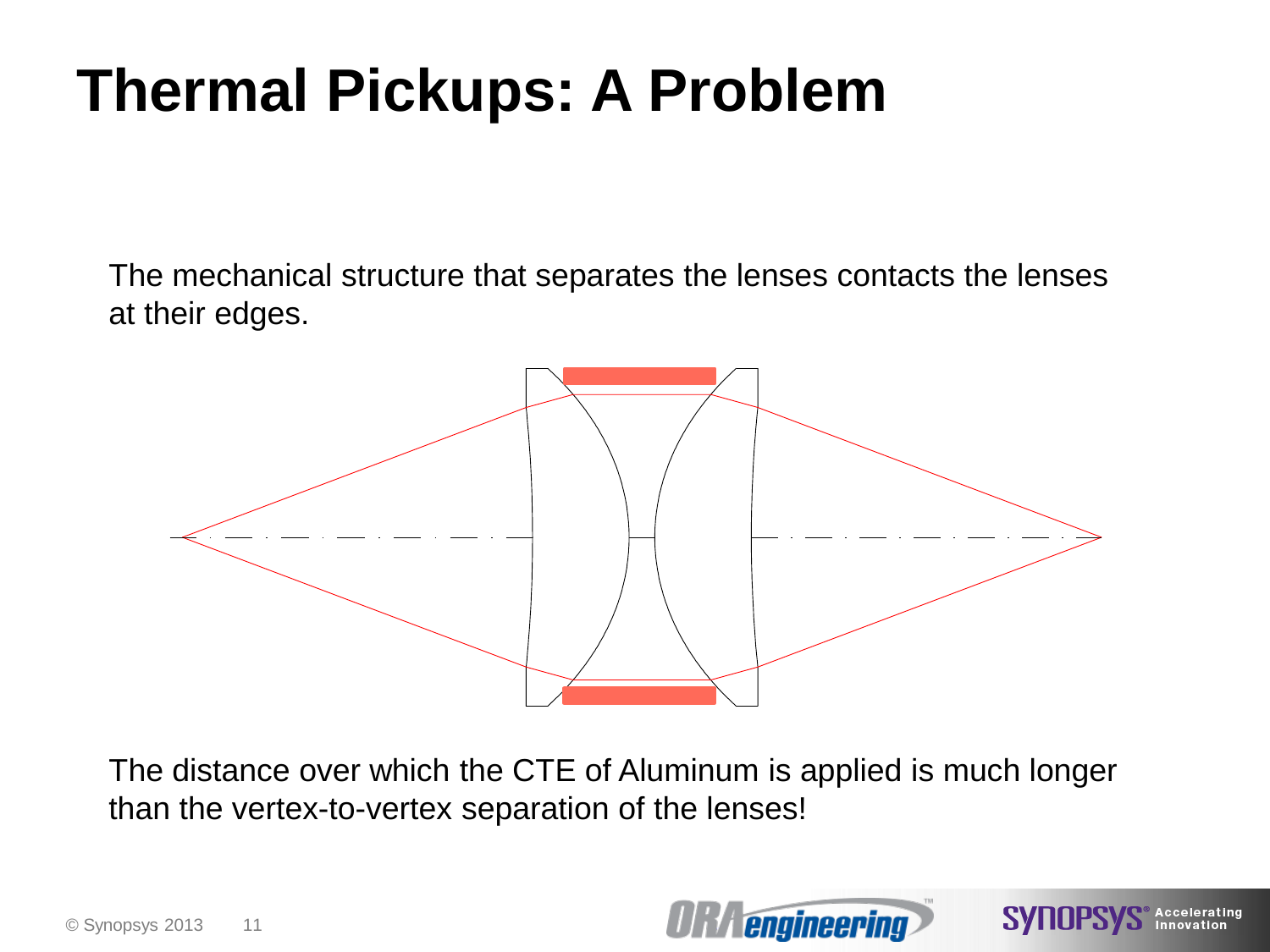#### **Mounting Details**



The expansion of the air gap depends on the CTE of the housing and the distance between the *seats*, not the distance between the lens vertices



**SYNOPSYS** Accelerating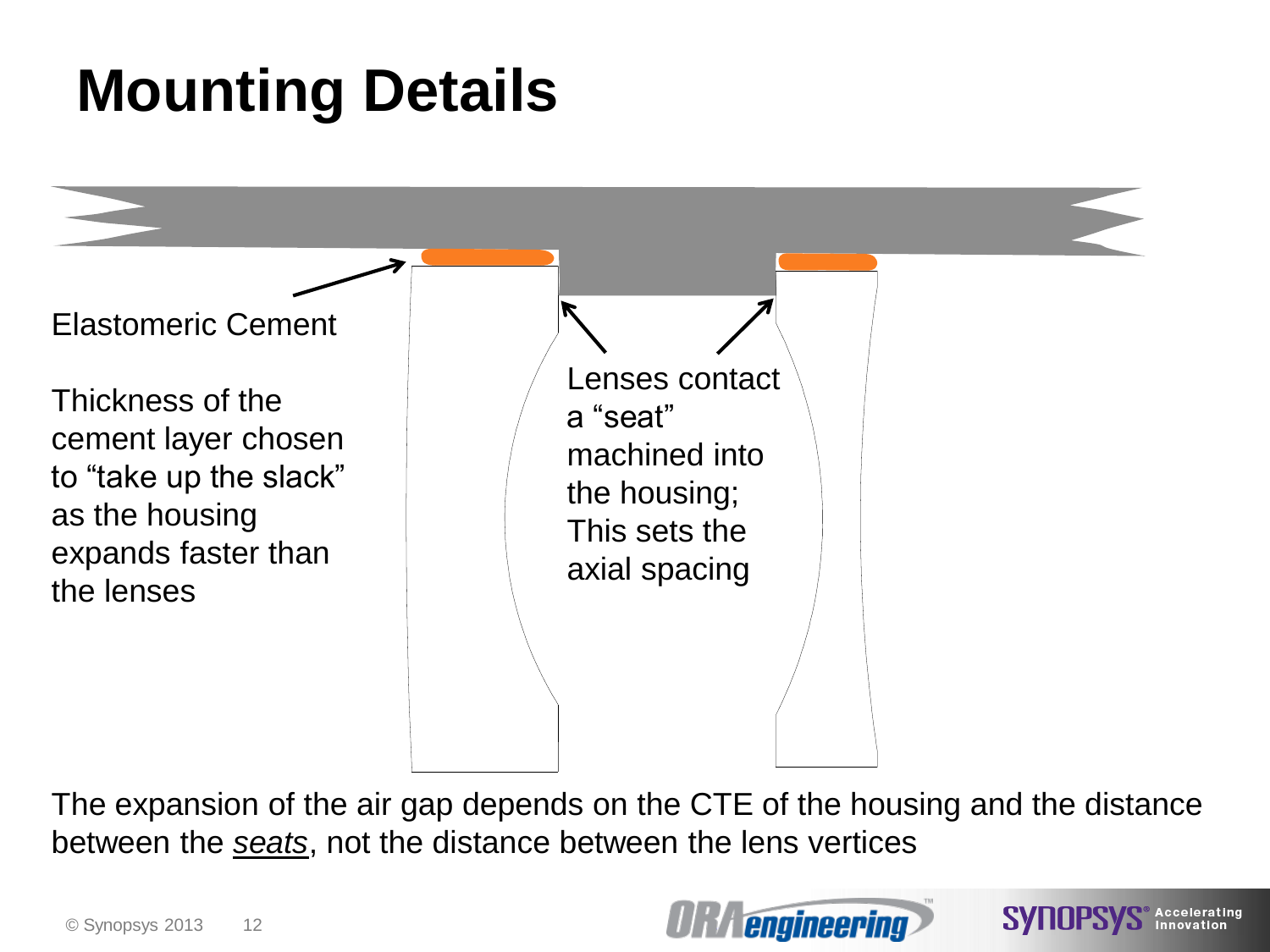#### **A More Complex Case…**

It is a little more complex when the seats are not on neighboring surfaces:

- The distance between the seats for Surfaces 2 and 4 is set by the CTE of the housing and the distance between the seats
- The vertices for Surfaces 2 and 4 move according to the CTEs of the glasses and the sag distances
- The axial thicknesses of the elements changes according to the CTEs of the glasses
- The positions of Surfaces 1 and 3 (vertices) change according to the above



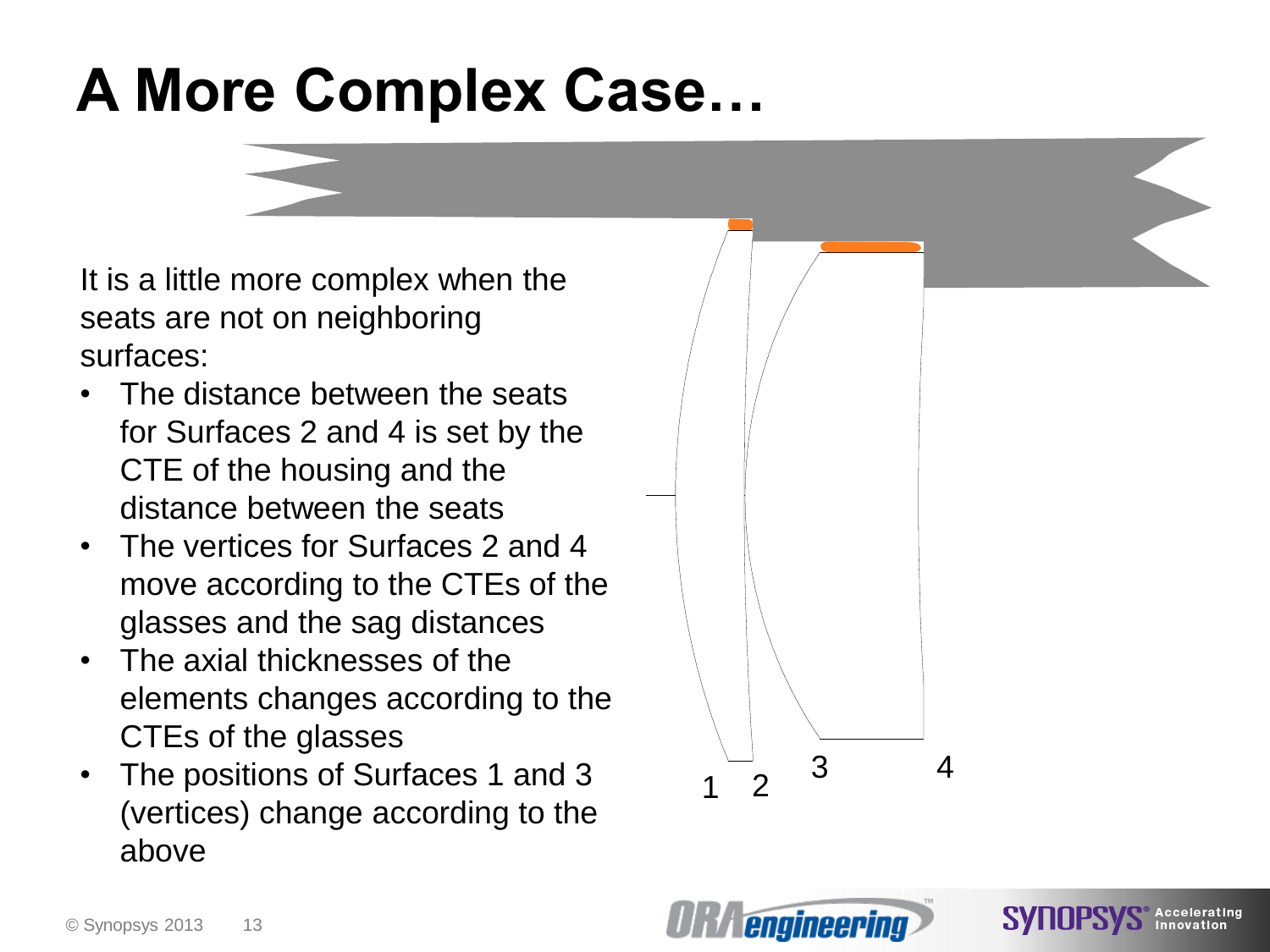#### **More Complex Still…**

If a seat contacts a convex surface, then the motion of the surface vertex (and therefore the **PIK** scale factor) is even more complex because the contact point of the seat moves away from the axis.

If we assume that the lens stays in contact with the seat, then the equation on the next slide holds…



SYNU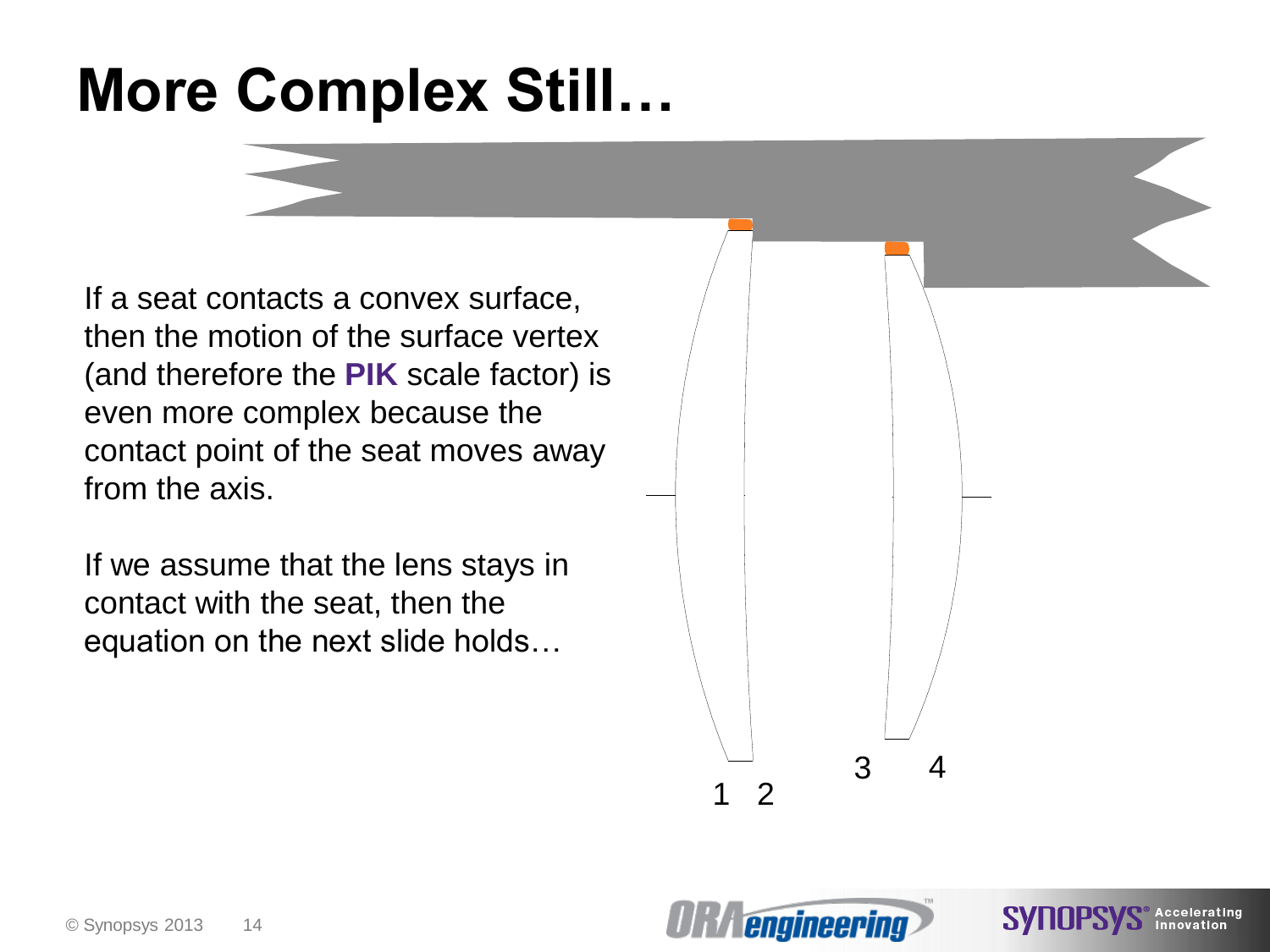#### **Seats on Convex Surfaces**

- If a seat contacts a convex surface then the motion of the surface vertex (and therefore the **PIK** scale factor) is even more complex!
- The housing expands in both the longitudinal direction and the radial direction
- The contact point of the lens with the seat moves away from the axis
- If we assume that the lens stays in contact with the seat, then the scale factor that governs the expansion of the lens sagitta is approximately\*:  $ScaleFactor = (Sag_{(at\Delta T)}/Sag_{(at\ 20)})$

where

$$
Sag_{(at\ 20)} = R \left[ 1 - \sqrt{1 - (h/R)^2} \right]
$$
  
\n
$$
Sag_{(at\ \Delta T)} = R' \left[ 1 - \sqrt{1 - (h'/R')^2} \right]
$$
  
\n
$$
R' = R \left( 1 + \Delta T * CTE_{glass} \right)
$$
  
\n
$$
h' = h \left( 1 + \Delta T * CTE_{housing} \right)
$$

\*Calculated as above, this formula is exactly correct to the initial radius value R, and is approximately correct for modest changes in R. For large changes in R, the relationship between R and R' cannot be represented perfectly with a Pickup. (We will later see that this small error is negligible.)

**engineering** 

**SYNOPSYS** Accelerating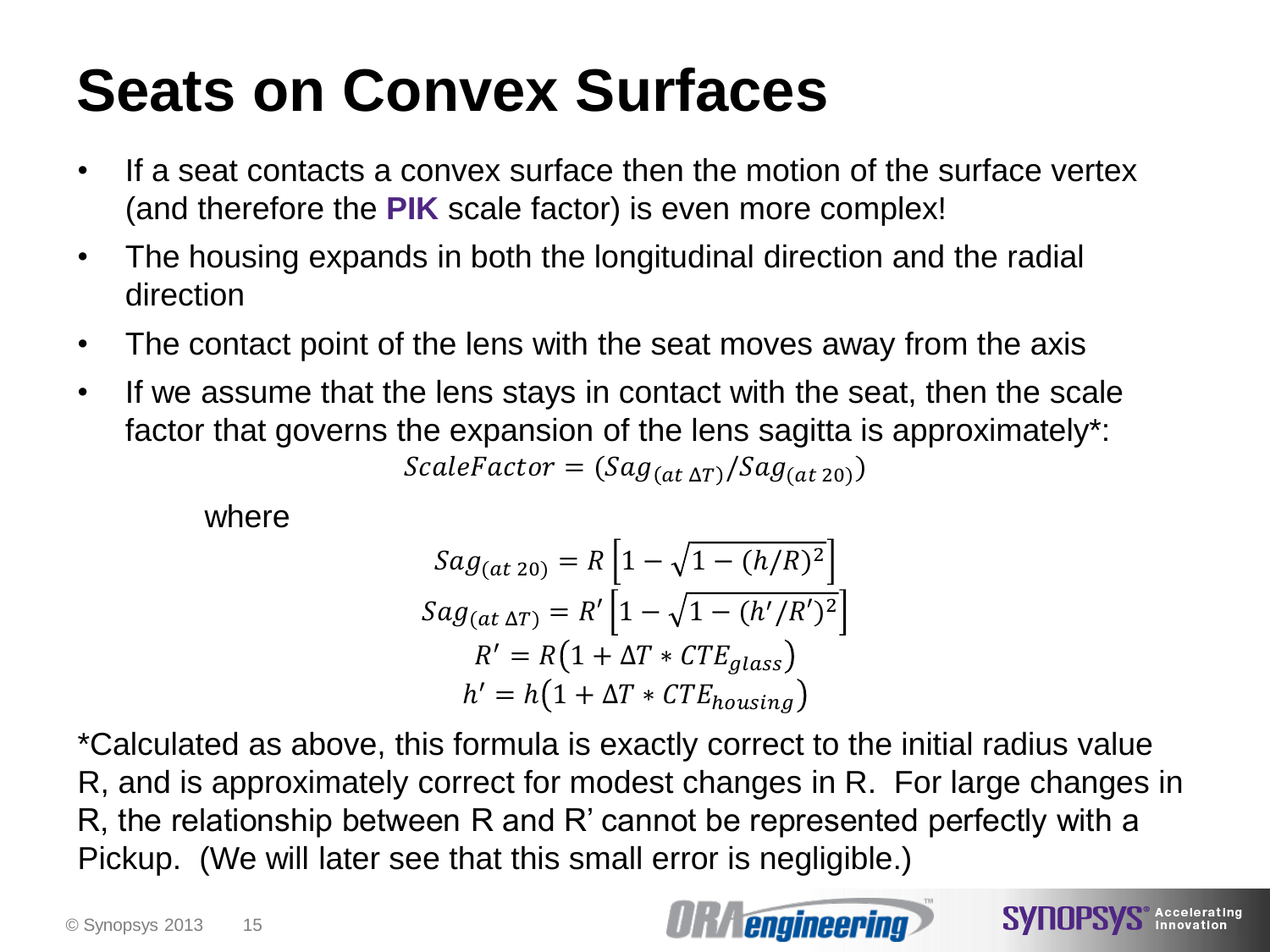## **Improved System Model (ENV\_PIK)**

- The macros assume an "hourglass" shaped housing, with a single "waist".
	- The lenses before the waist are loaded from the front and have seats that contact the surface 0.5 mm\* outside the clear aperture in each case
	- The lenses after the waist are loaded into the rear, and have seats that contacts the surface 0.5 mm\* outside the clear aperture

\*(this value is user-selectable)

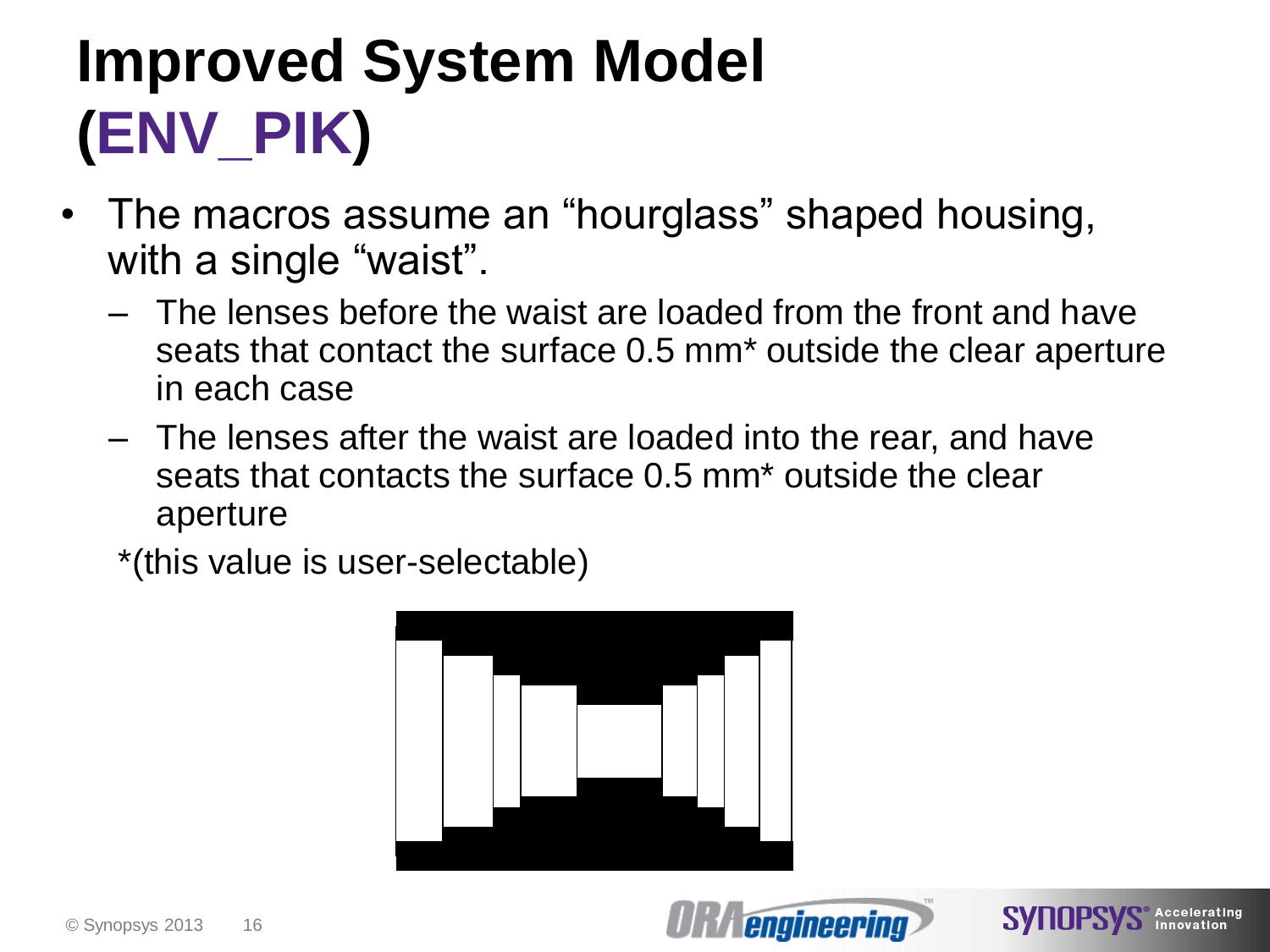#### **Modeling Lens Seats**

- For this assignment, we created a new suite of macros (**ENV\_PIK.seq**) that models the lens seats correctly, using a set of dummy surfaces to represent the lens seat locations.
- Macro **ADD\_SEATS** inserts the dummy surfaces
- Macro **ENV\_PIK** sets up multiple "zoom" positions, each representing a different temperature and/or pressure.
	- The user can optimize the variables of Zoom Position 1; ENV\_PIK uses pickups with appropriate scale factors to adjust the variables of the other zoom positions appropriately.
- Macro **PULL\_SEATS** removes the dummy surfaces from the system

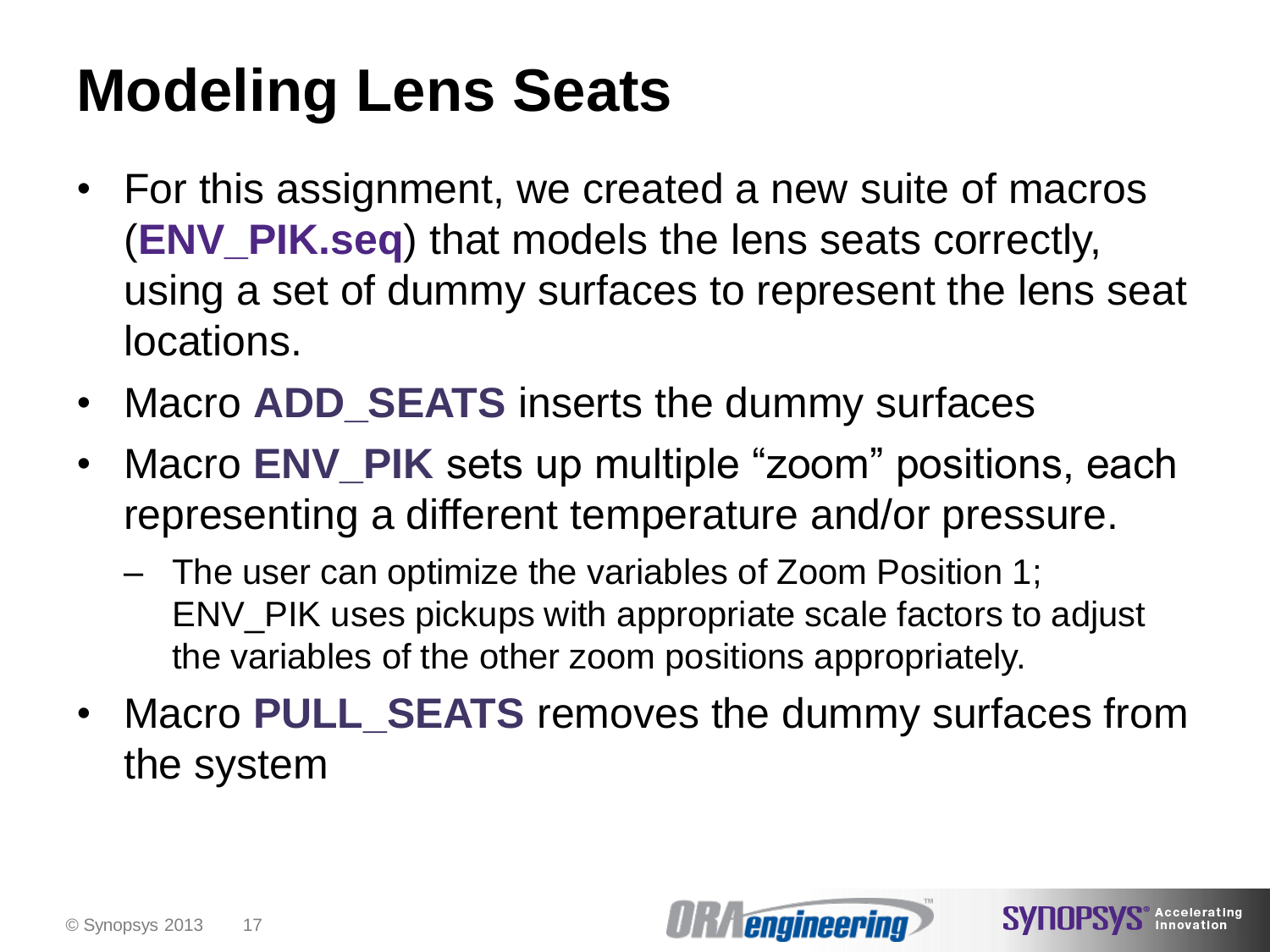# **Dummy Surfaces Added to the Lens Model**

**(Elements before the Waist)**

- To model a system accurately, we use 5 surfaces per element (3 of which are dummies)
- For surfaces before the waist, The surfaces are
	- A: a dummy at the seat location, 0.5 mm outside of the clear aperture of the rear surface
	- B: a dummy at the location of the rear surface vertex
	- C: a real surface at the location of the front surface vertex
	- D: a real surface at the location of the rear surface vertex
	- E: a dummy at the seat location (Same as  $\acute{A}$ , but "after" the surface)



**SYHUPS!** 



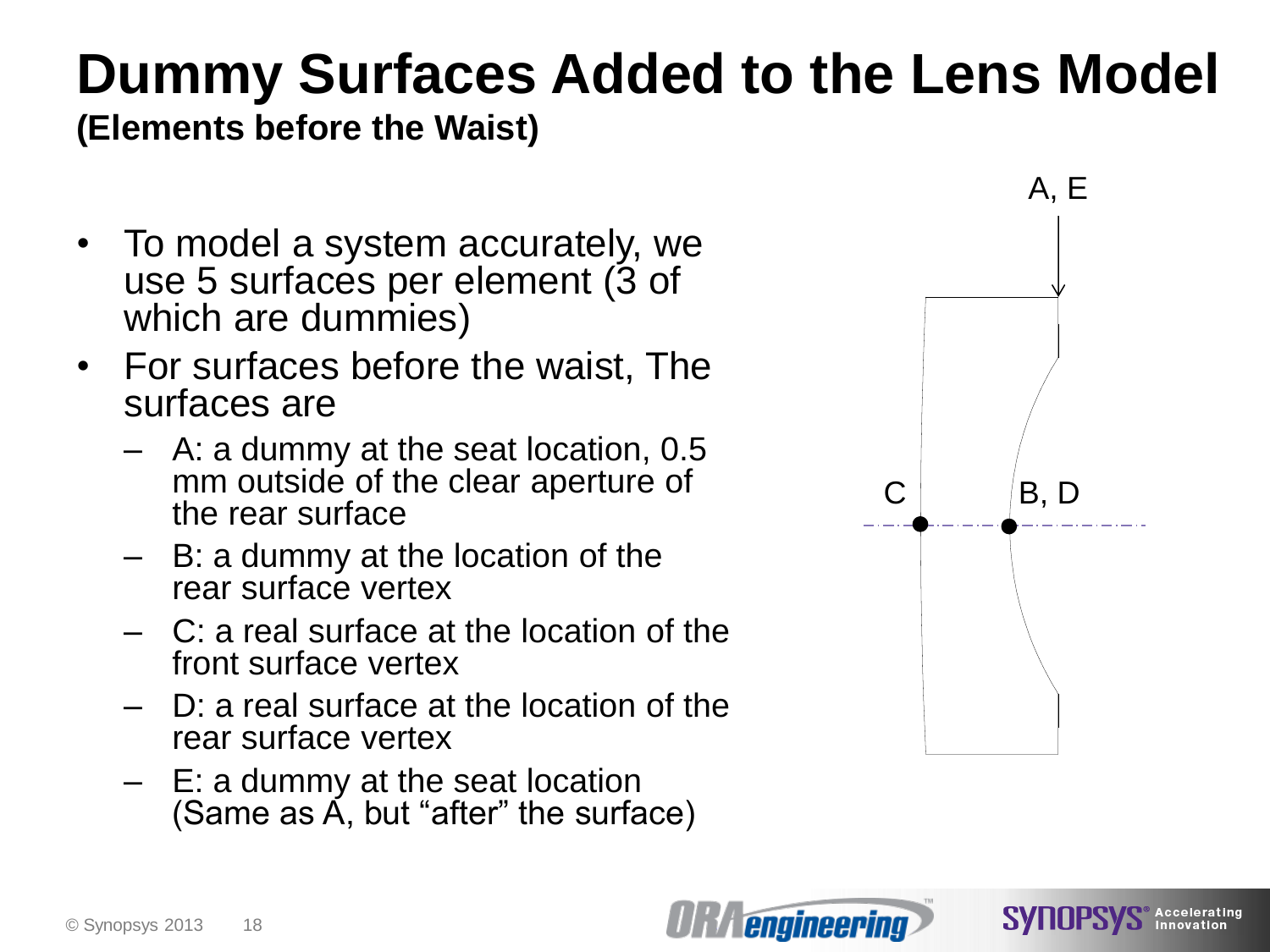#### **Dummy Surfaces added to the Lens Model**

**(Elements after the Waist)**

- For surfaces after the waist, the surfaces are
	- A: a dummy at the seat location, 0.5 mm outside of the clear aperture of the front surface
	- B: a real surface at the location of the front surface vertex
	- C: a real surface at the location of the rear surface vertex
	- D: a dummy surface at the location of the front surface vertex (same as B)
	- E: a dummy at the seat location (Same as A, but "after" the surface)





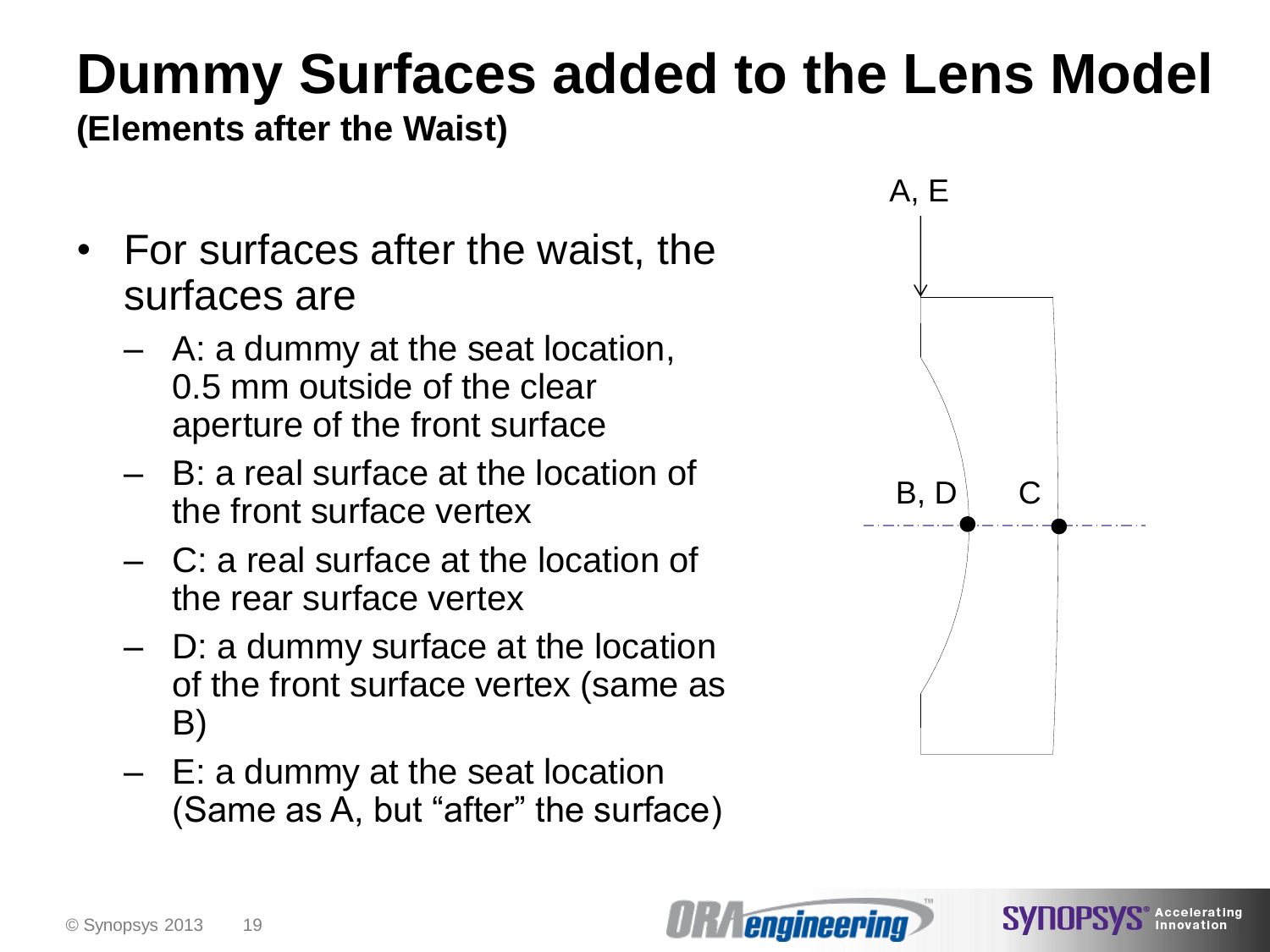#### **Expansion Details (Why we used 5 surfaces per element)**

- Regardless of whether the surface is before or after the waist:
	- The distance AB is a sag distance
		- $-$  If Concave, Scales with CTE  $_{glass}$
		- If Convex, scales with the equation on Slide 22
	- The distances BC and CD are the axial thickness of the lens (equal, but opposite in sign)
	- The distance DE is a sag distance
		- Same rules apply as for AB

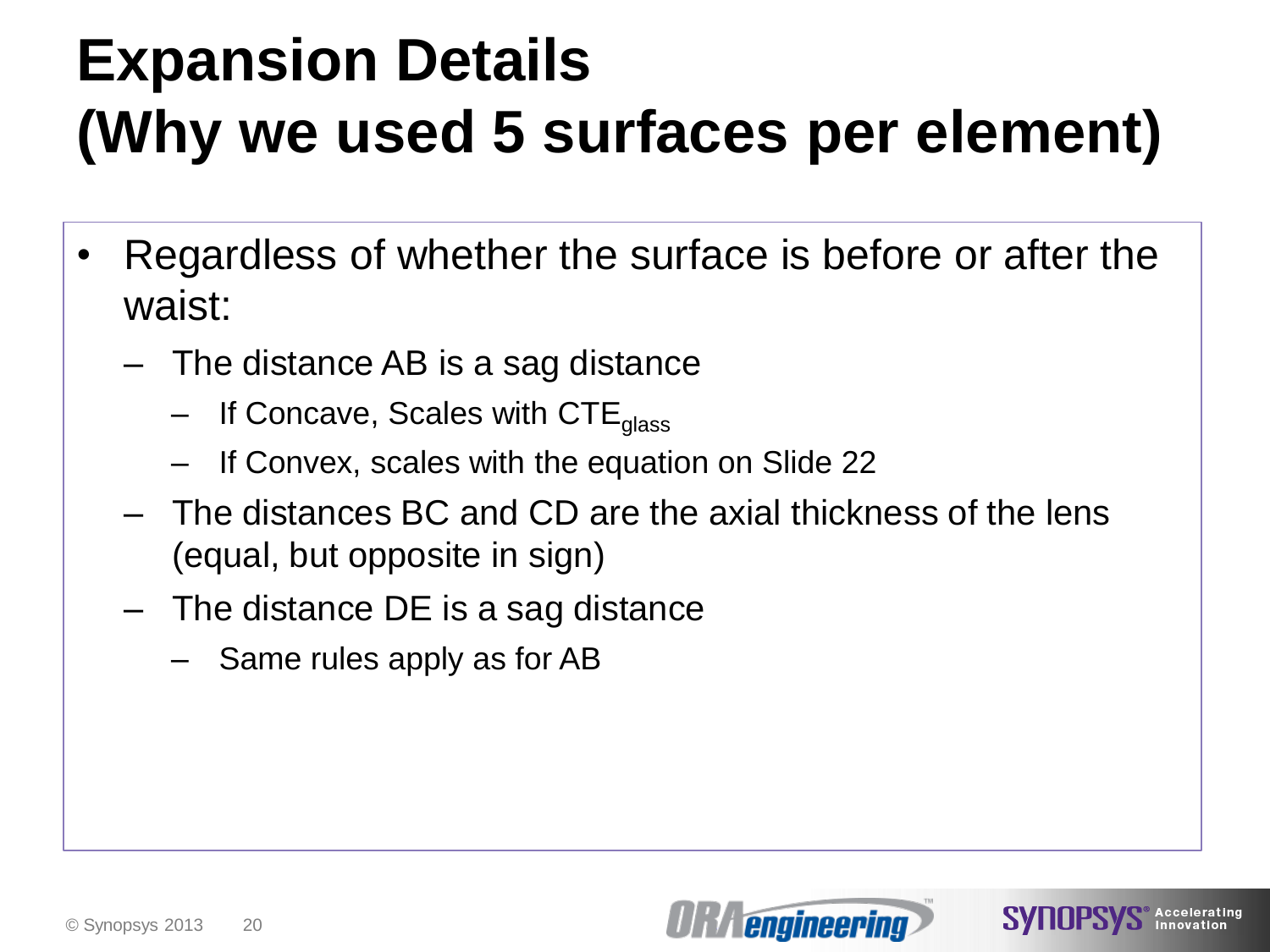#### **Revisiting dn/dT For a 200° temperature range, it is important to get it right!**

• dn/dT varies with temperature, given by the formula

$$
\frac{dn}{dT} = \left(\frac{n(\lambda, T_0)^2 - 1}{2n(\lambda, T_0)}\right) \left[D_0 + 2D_1\Delta T + 3D_2(\Delta T)^2 + \frac{E_0 + 2E_1\Delta T}{\lambda^2 - (\lambda_{tk})^2}\right]
$$

**Where** 

 $D_0$ ,  $D_1$ ,  $D_2$ ,  $E_0$ ,  $E_1$  and  $\lambda_{tk}$  are constants provided by the glass manufacturer, and  $\Delta T = T - T_0$ 

*<u>engineering</u>* 

**SVIIOPSVS** Accelerating

• The next slide is a reminder of what the dn/dT curves look like…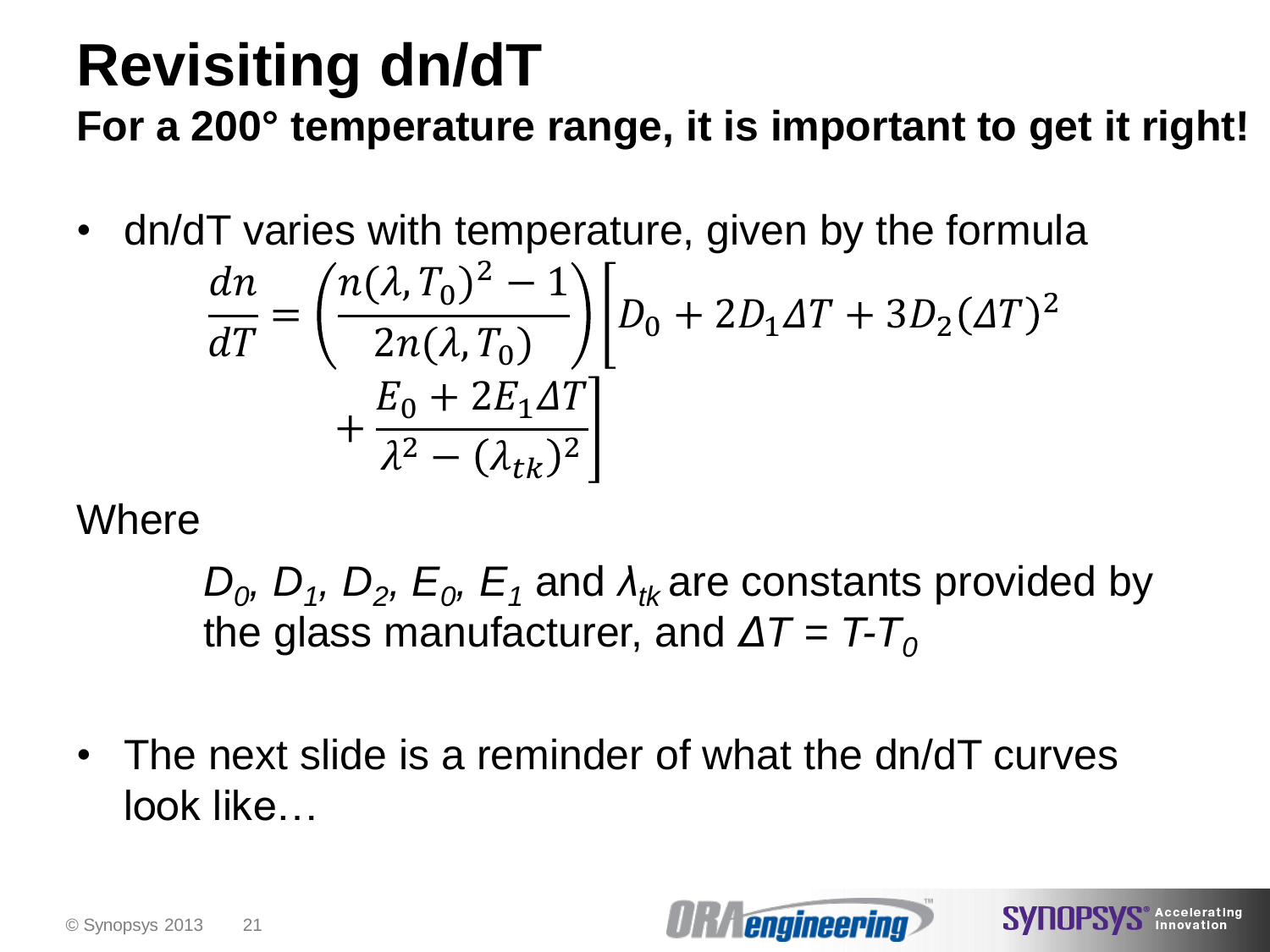#### **dn/dT (absolute) …for a selected set of glasses**



*<u>engineering</u>* 

**SYNOPSYS** Accelerating

**dn/dT(abs), over Temperature, at 505 nm**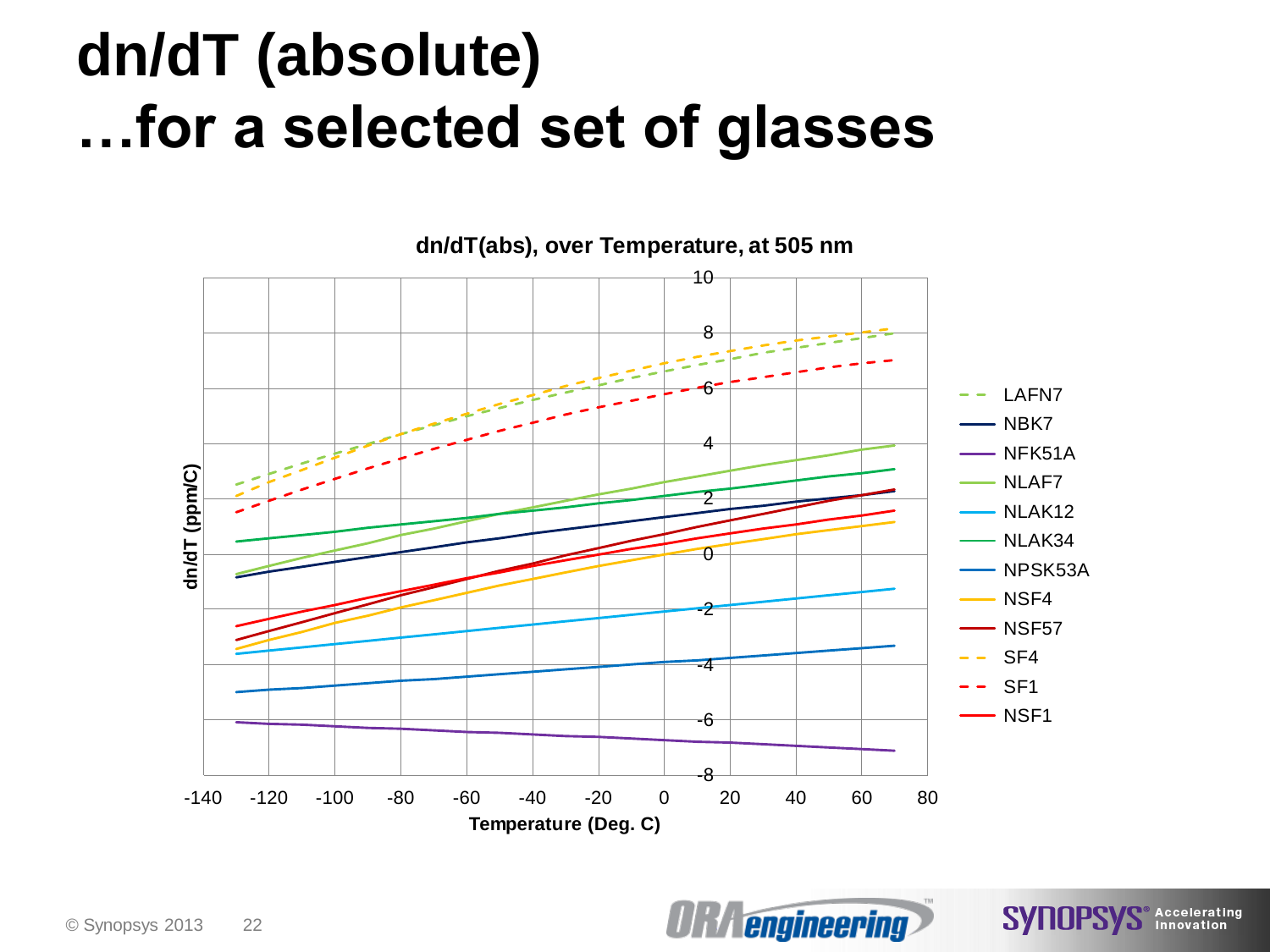#### **dn/dT What value to use?**

- The values vary strongly over temperature:
	- The dn/dT values for many glasses even change signs between 20°C and 100°C!
- It is not appropriate to use the value at 20°C for this wide a temperature band!
- Therefore: Integrate the dn/dT curve to obtain the index at any desired temperature:

$$
\Delta n = \int_{T_0}^{T} dn = \int_{T_0}^{T} \left(\frac{dn}{dT}\right) dT
$$

• Interestingly, the dn/dT curves for many of the glasses are positive near 20°C but become negative at negative temperatures. This means the integrated value (for those glasses) may be substantially lower than the value listed for -20°C… or even negative!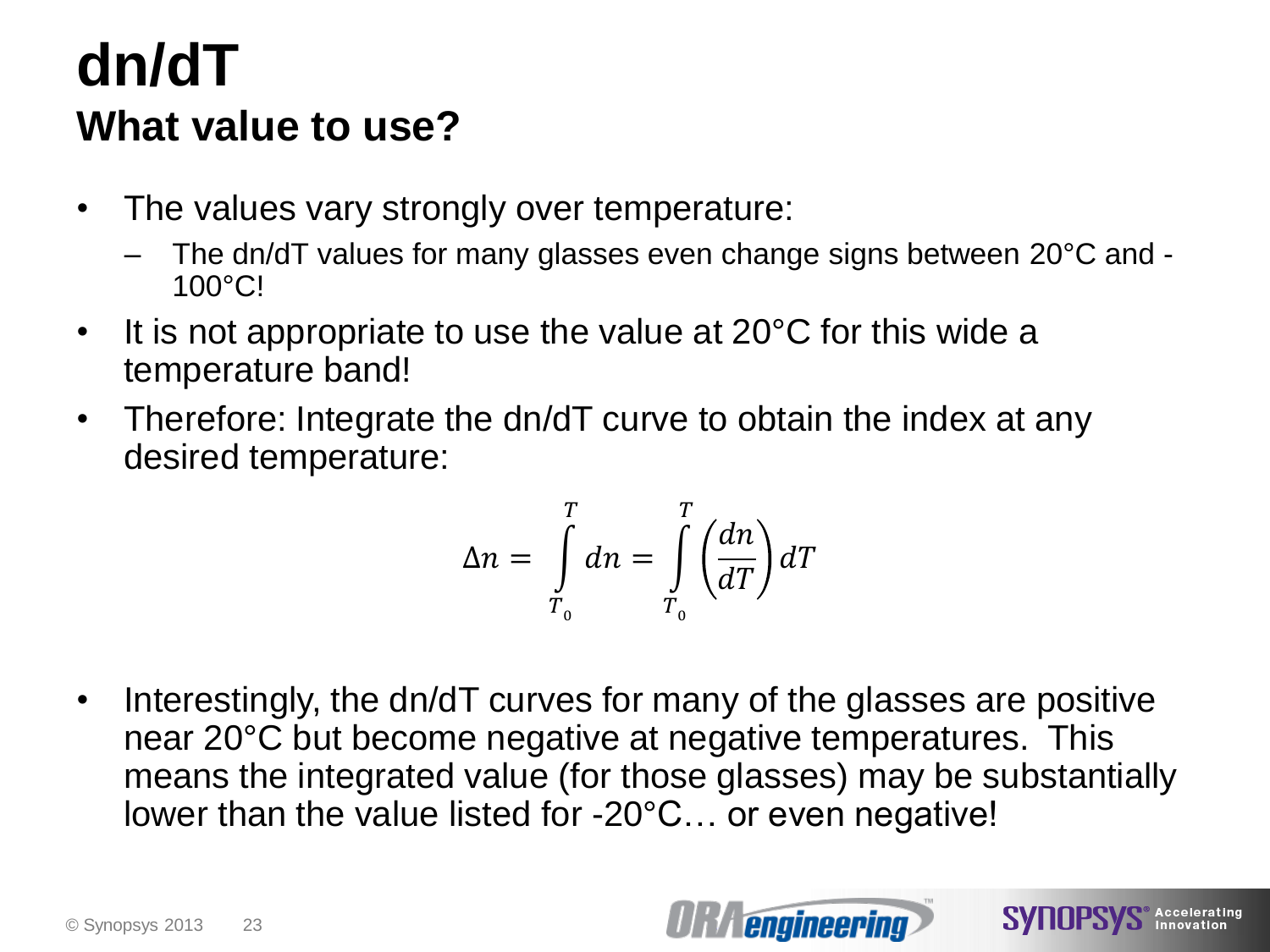#### **What about the CTE Value?**

- Schott lists two values for each glass:
	- $-$  CTE -30/+70 is "valid" from -30°C to +70°C
	- $-$  CTE 20/300 is "valid" from  $+20^{\circ}$ C to  $+300^{\circ}$ C
- For NBK7 the two values are 7.1E-6/°C and 8.3E-6/°C
- The values differ significantly, so it is clear that the CTE value varies with temperature
	- Between +20°C to +70°C, both Schott values are "valid"
	- Which to use???
- Ideally, we would integrate the CTE curve as we did the dn/dT curve…but we don't have the data!
- The best we can do is use the CTE -30/+70 values (for Schott)
	- Schott gives CTE -30/+70 values
	- Ohara gives CTE -30/+100 values

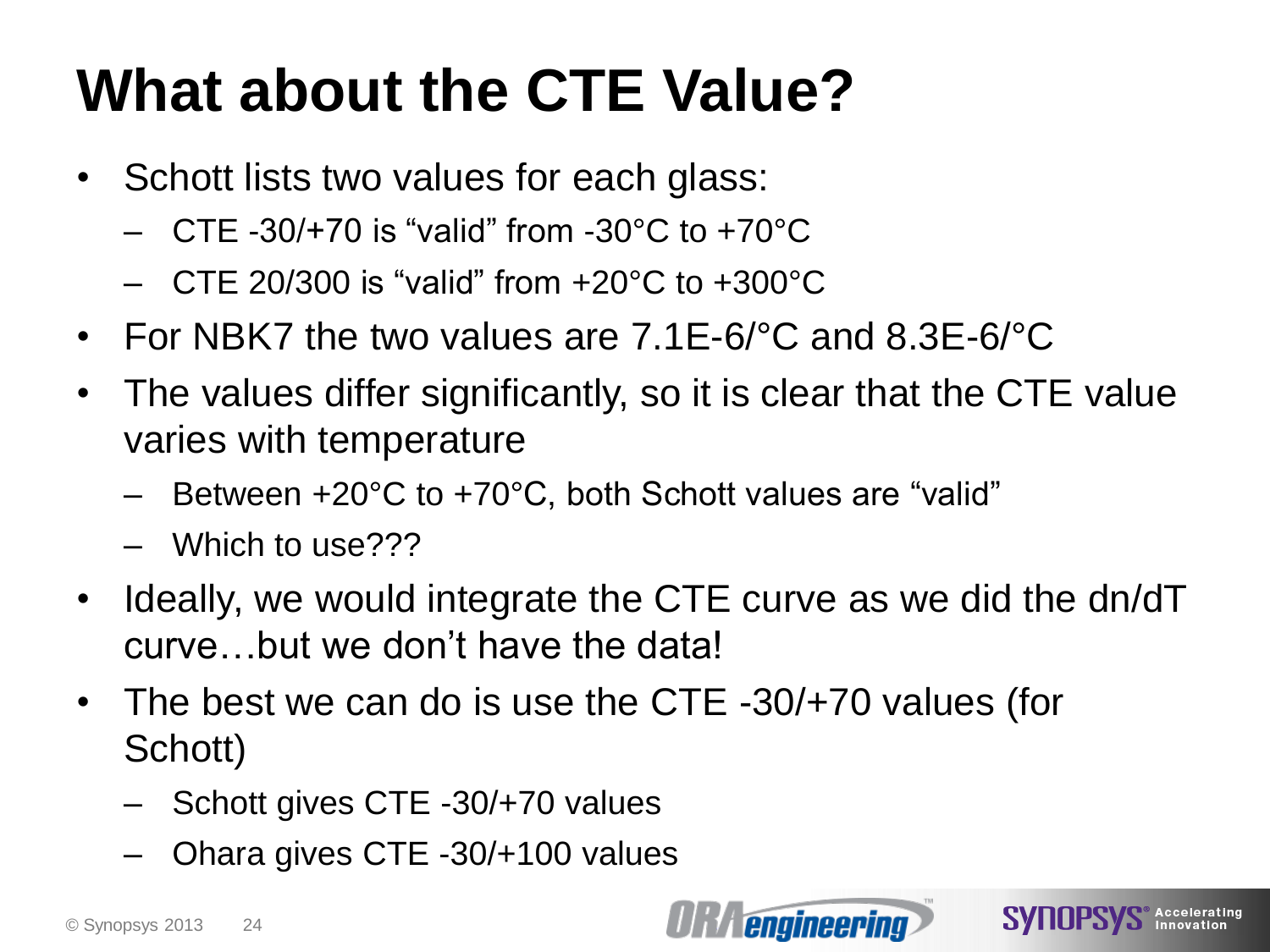## **New Macro ENV\_PIK**

- Builds a zoomed (multiconfiguration) model of the system (up to 9 zooms)
	- Z1 is the nominal system, and uses relative indices for glass and air
	- Z2..N use absolute indices for both glass and air
- Uses 5 surfaces (3 dummies and 2 real surfaces) to represent each element
	- We have a macro (**Add\_Seats**) to automatically insert these dummies
	- We have another macro (**Pull\_Seats**) to pull out the dummies, leaving a lens defined by the surface vertex locations
- Integrates the dn/dT curve from 20° to obtain the index at the temperature in question
- Uses the -30/+70 value for the CTE
- *Note that when a glass is changed it is necessary to re-run ENV\_PIK: the pickups handle changes in radii, and thicknesses, but not changes in glass type.*

**SVIIOPSVS** Accelerating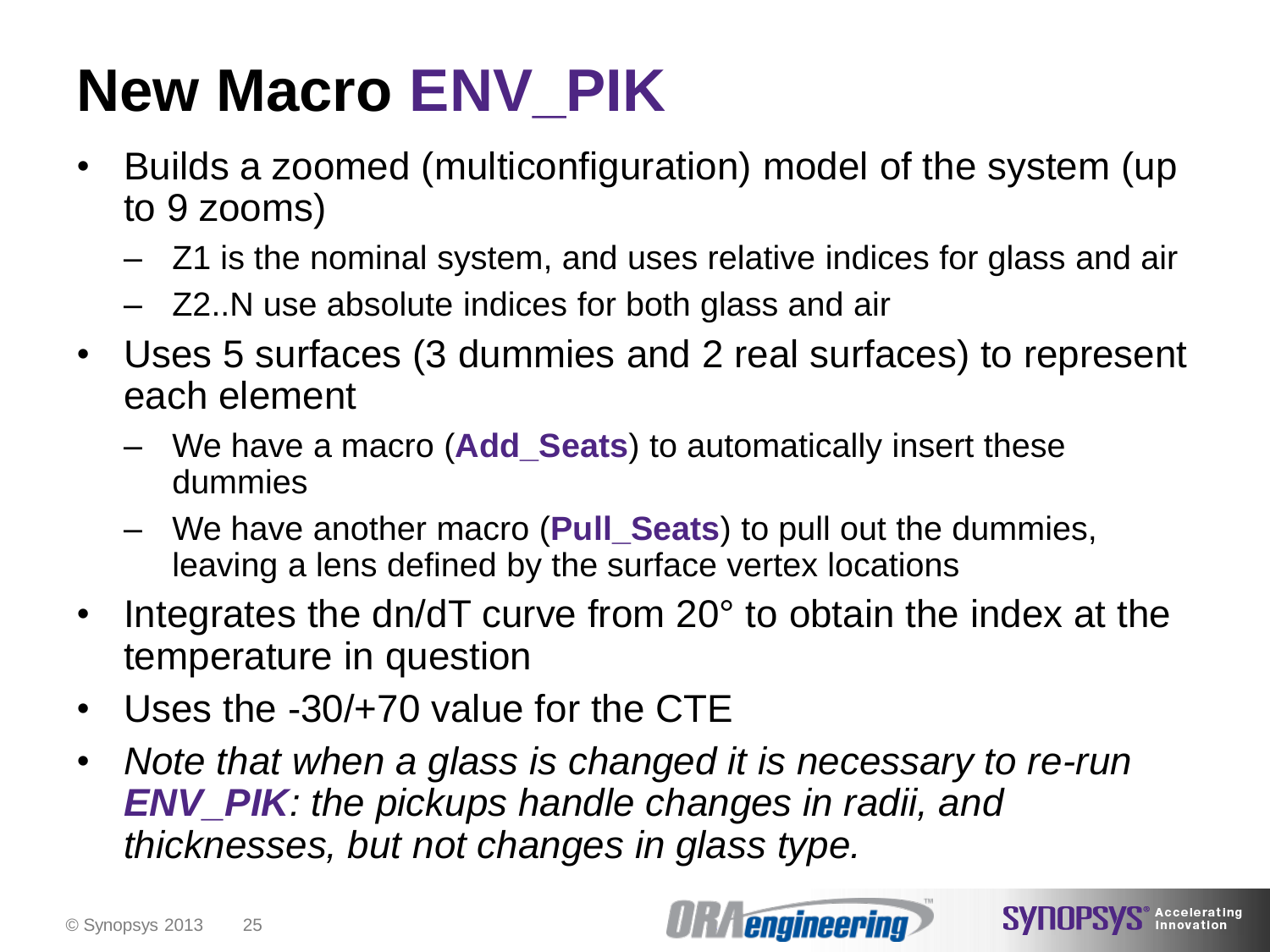#### **Creating a Temperature-Zoomed Model using ENV\_PIK**

- Starting with the Starting Point Lens shown on Slide 5, we used **ENV\_PIK** to create a lens model zoomed over temperature (nominal, cold, hot)
- The results are shown on the next few slides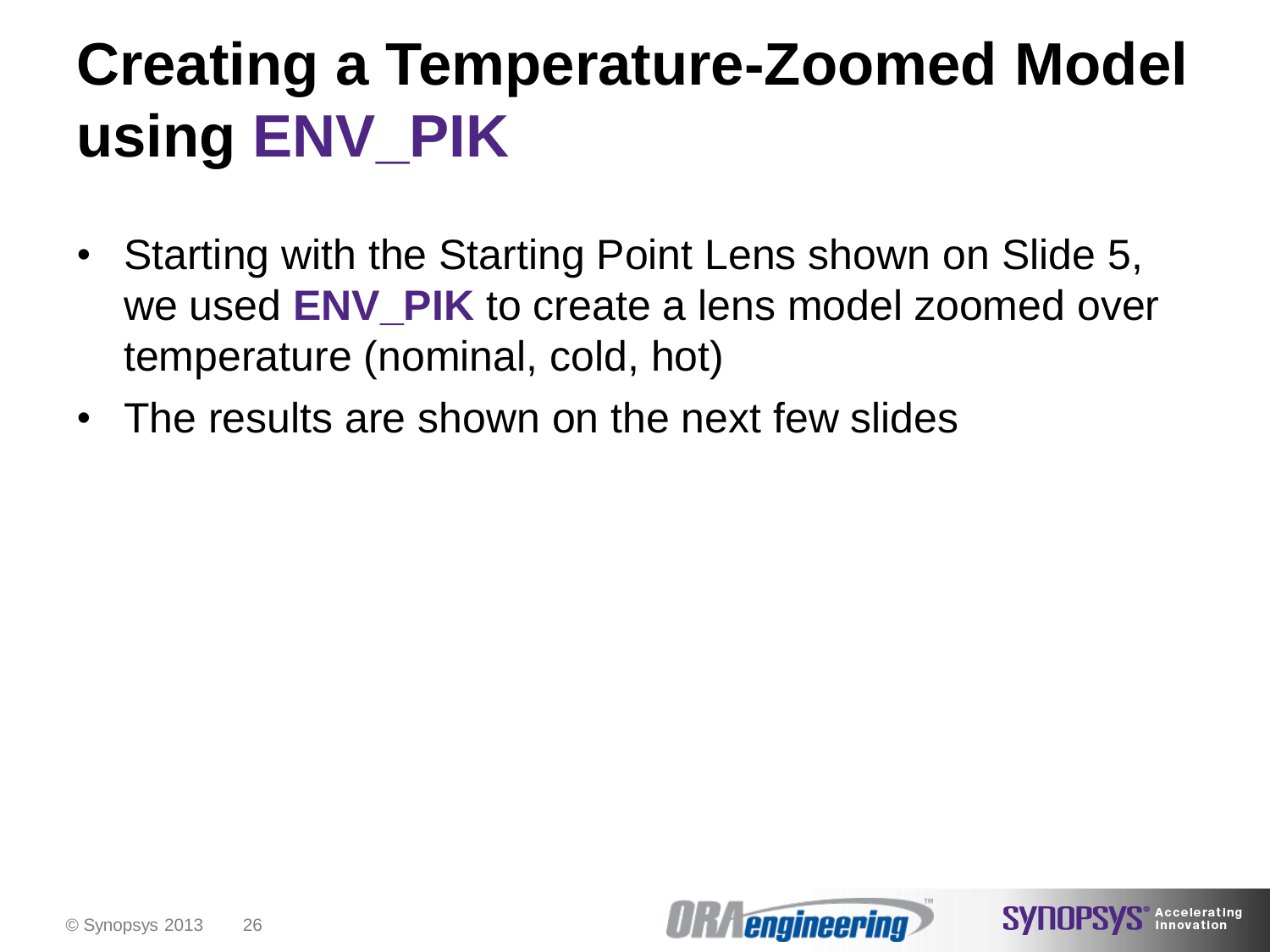#### **Thermally Zoomed Model, with dummy surfaces shown:**



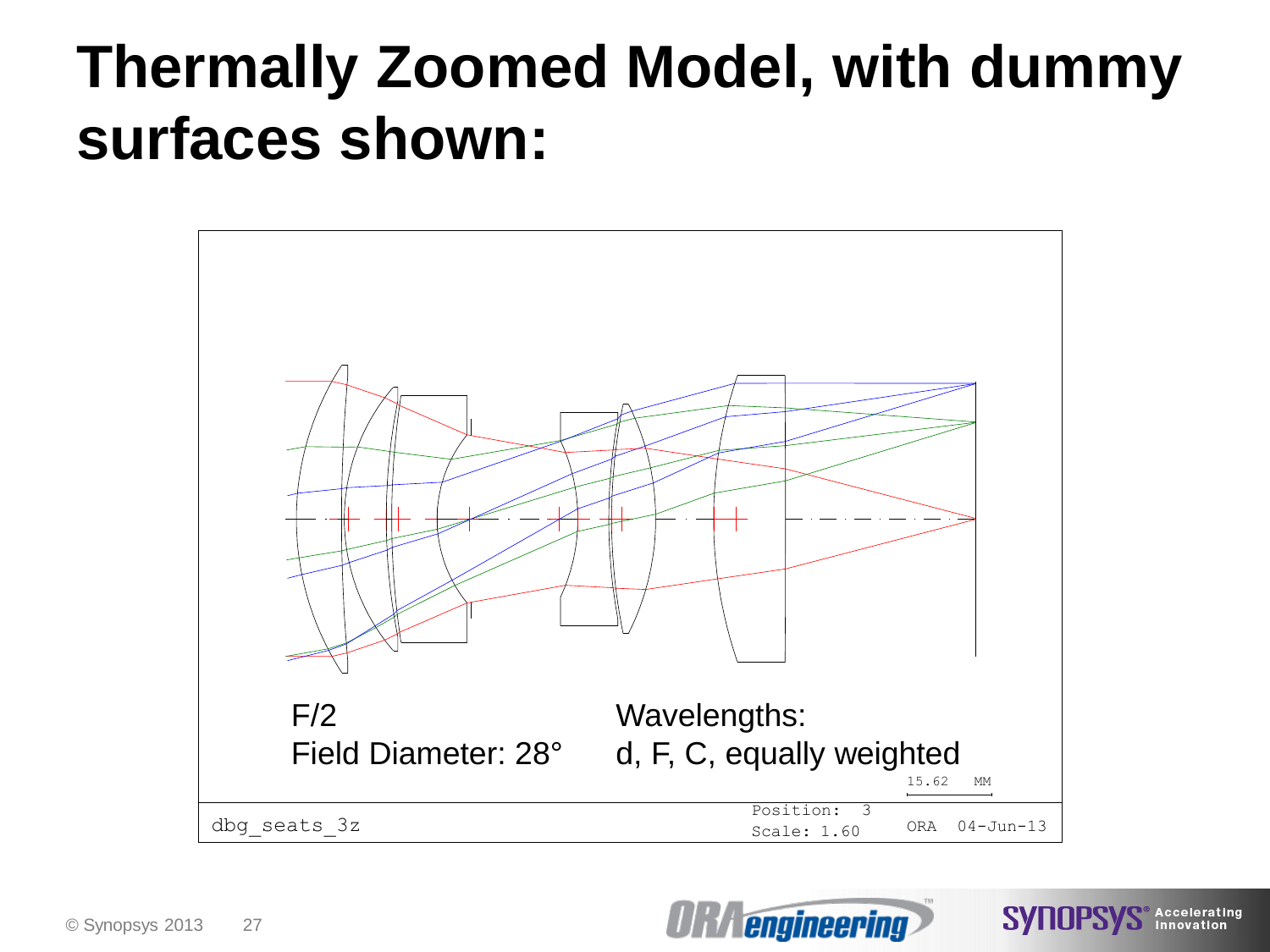#### **Initial Aberrations at 20°C (Z1)**

Vertical Scale =  $±51 \mu m$ 





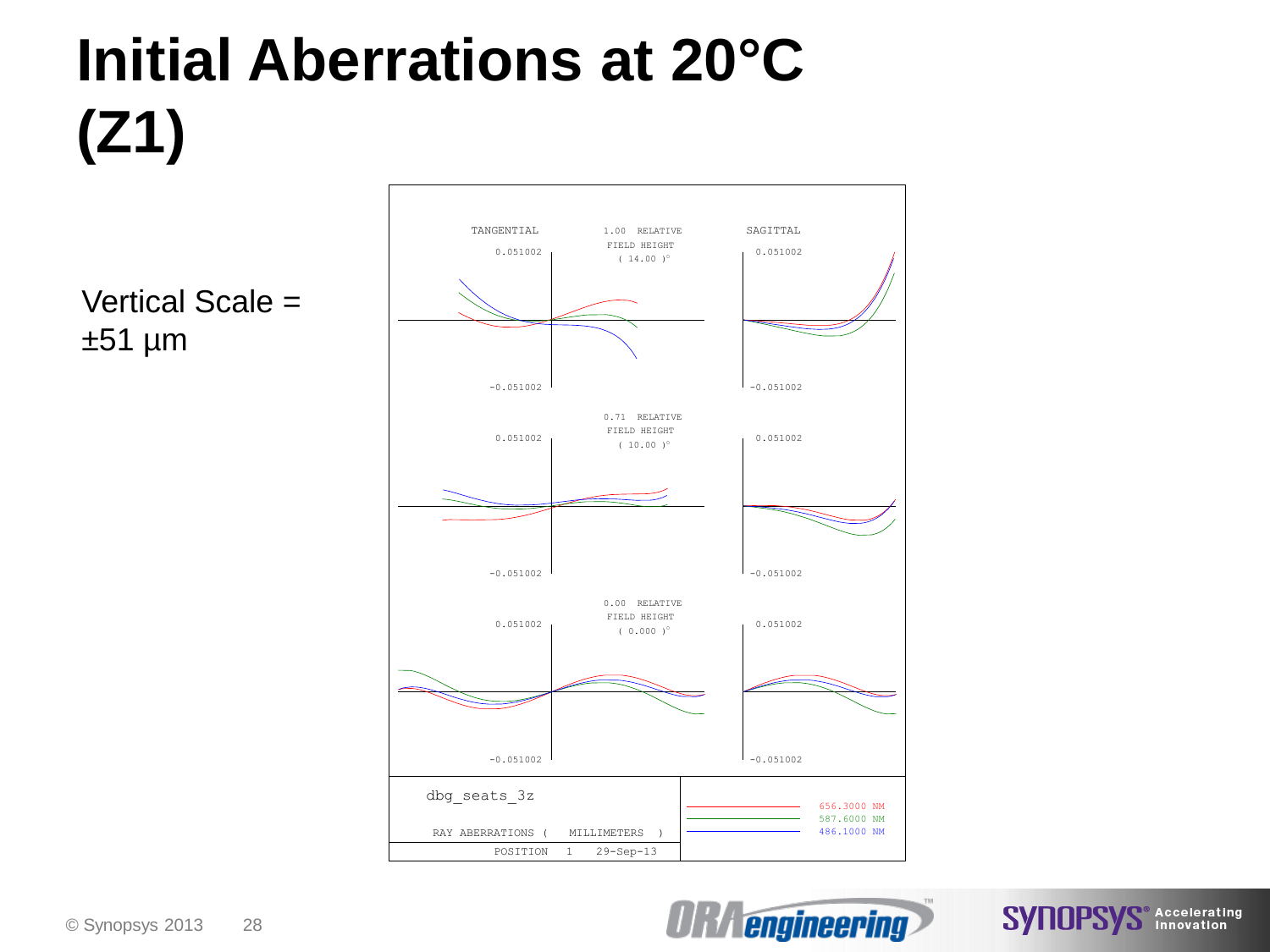## **Initial Aberrations at -100°C (Z2)**

Vertical Scale = ±136 µm





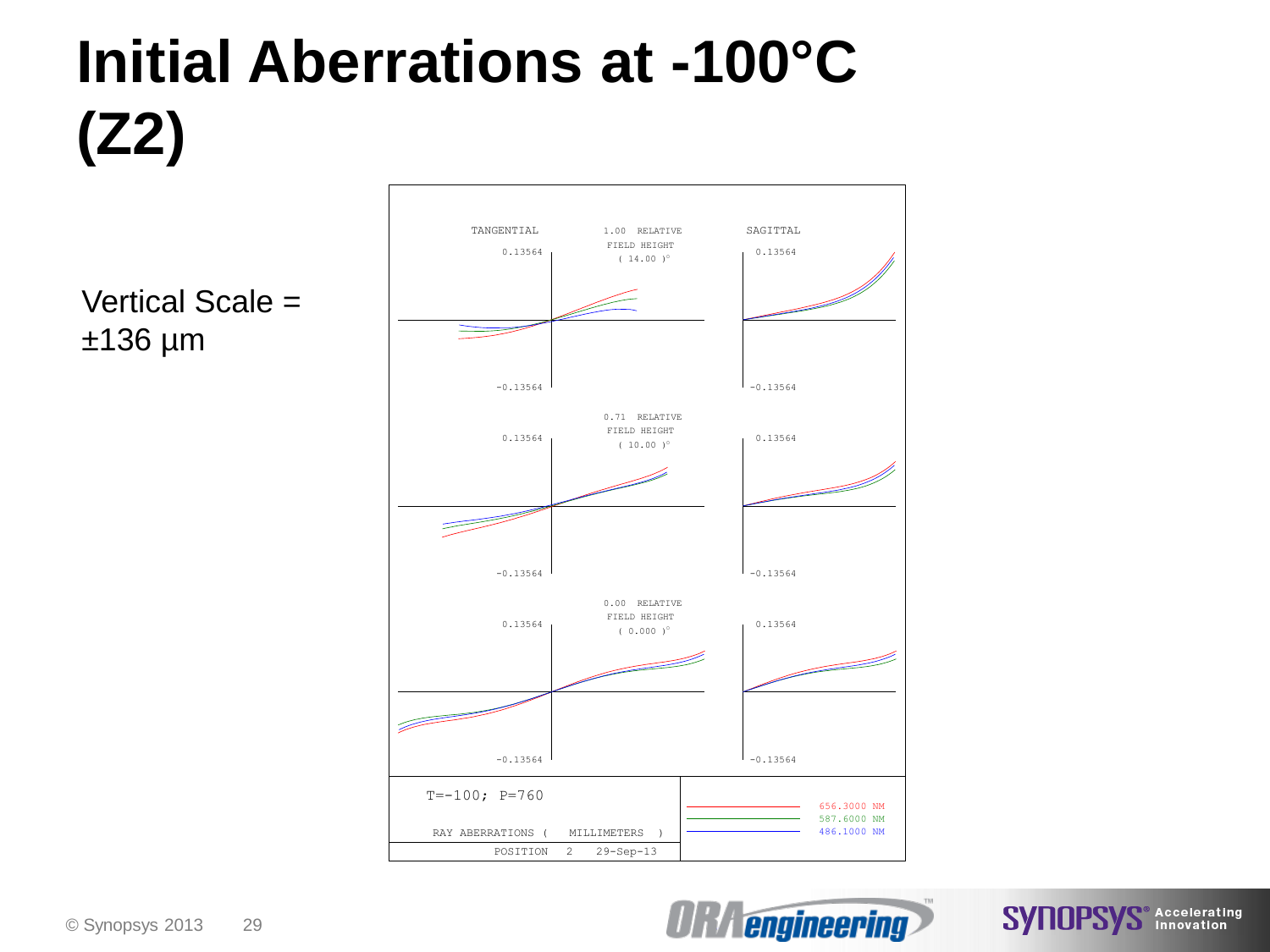## **Initial Aberrations at +100°C (Z3)**

Vertical Scale =  $±67 \mu m$ 





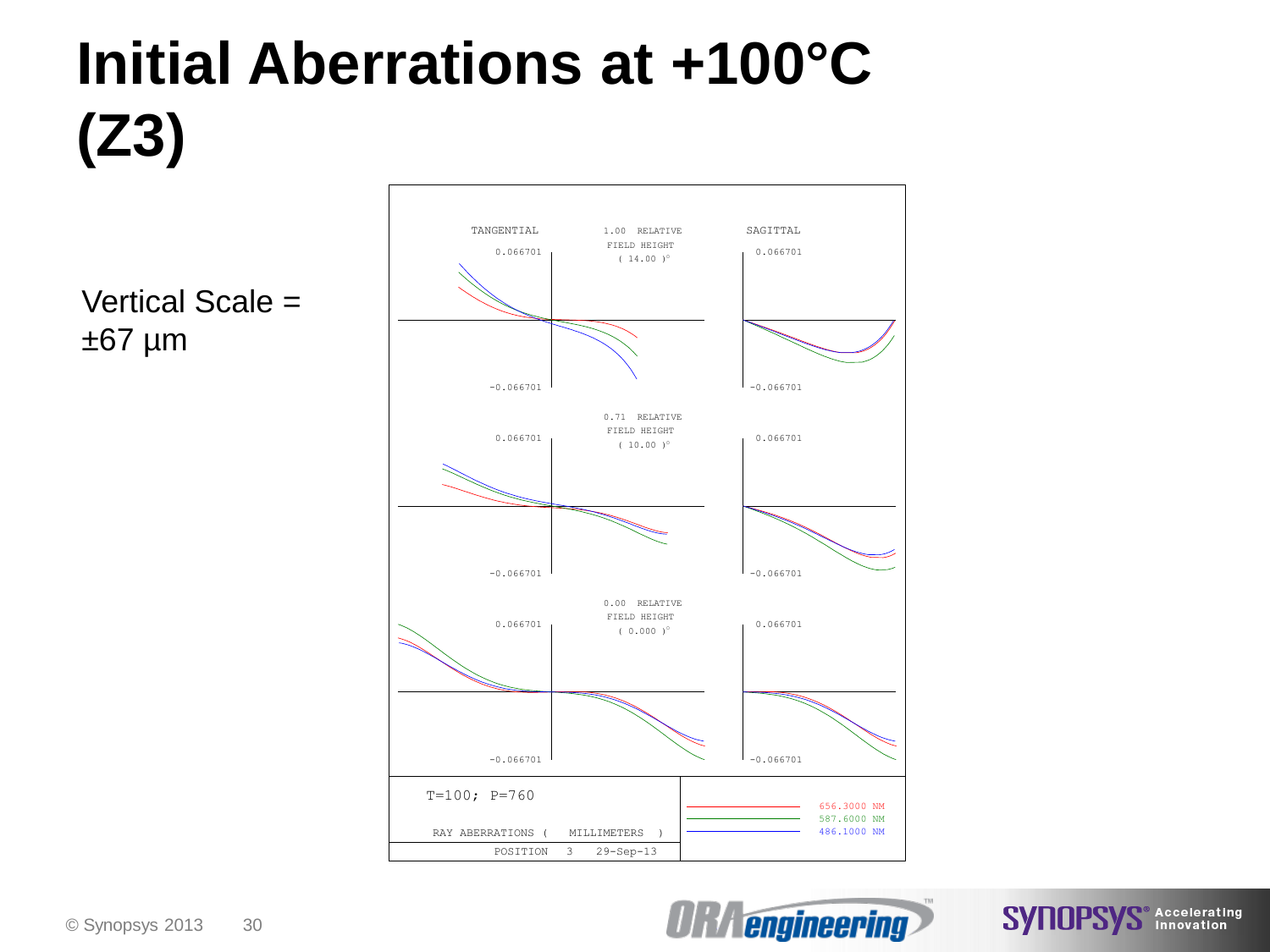#### **RMS Spot Size Over Temperature (Original System)**

| <b>Temperature</b><br>(°C) | <b>Field</b>    | <b>RMS Spot</b><br>Size (µm)<br><b>Original System</b><br>(Dbg_seats 3Z) |
|----------------------------|-----------------|--------------------------------------------------------------------------|
| 20                         | <b>Axis</b>     | 15.9                                                                     |
| 20                         | $10^{\circ}$    | 22.4                                                                     |
| 20                         | $14^\circ$      | 23.7                                                                     |
| $-100$                     | <b>Axis</b>     | 105.9                                                                    |
| $-100$                     | 10 <sup>°</sup> | 86.8                                                                     |
| $-100$                     | $14^\circ$      | 85.1                                                                     |
| $+100$                     | <b>Axis</b>     | 71.0                                                                     |
| $+100$                     | 10 <sup>°</sup> | 69.6                                                                     |
| $+100$                     | $14^\circ$      | 61.9                                                                     |



**SYNOPSYS** Accelerating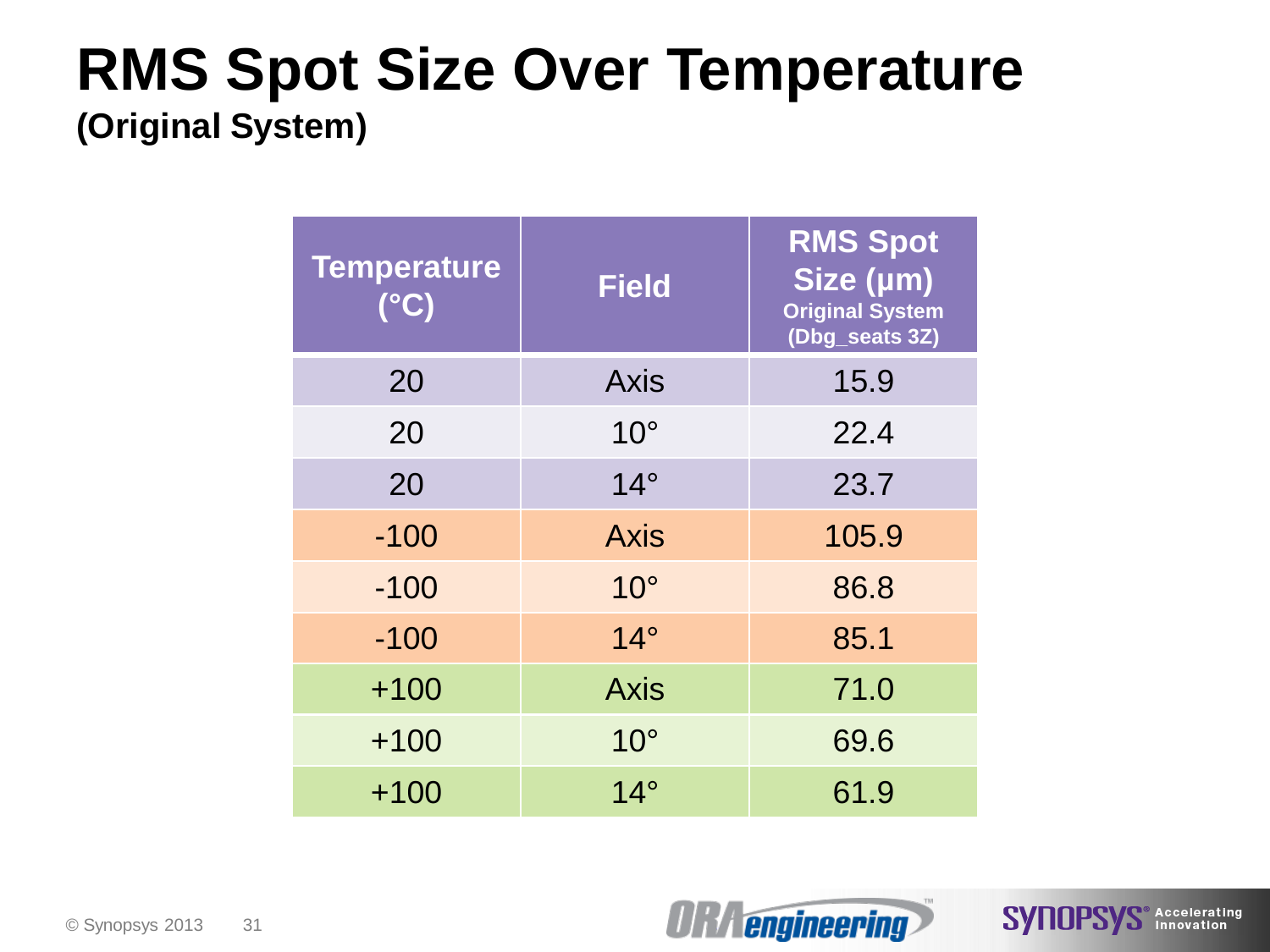#### **Next: Reoptimize with Current Glasses**



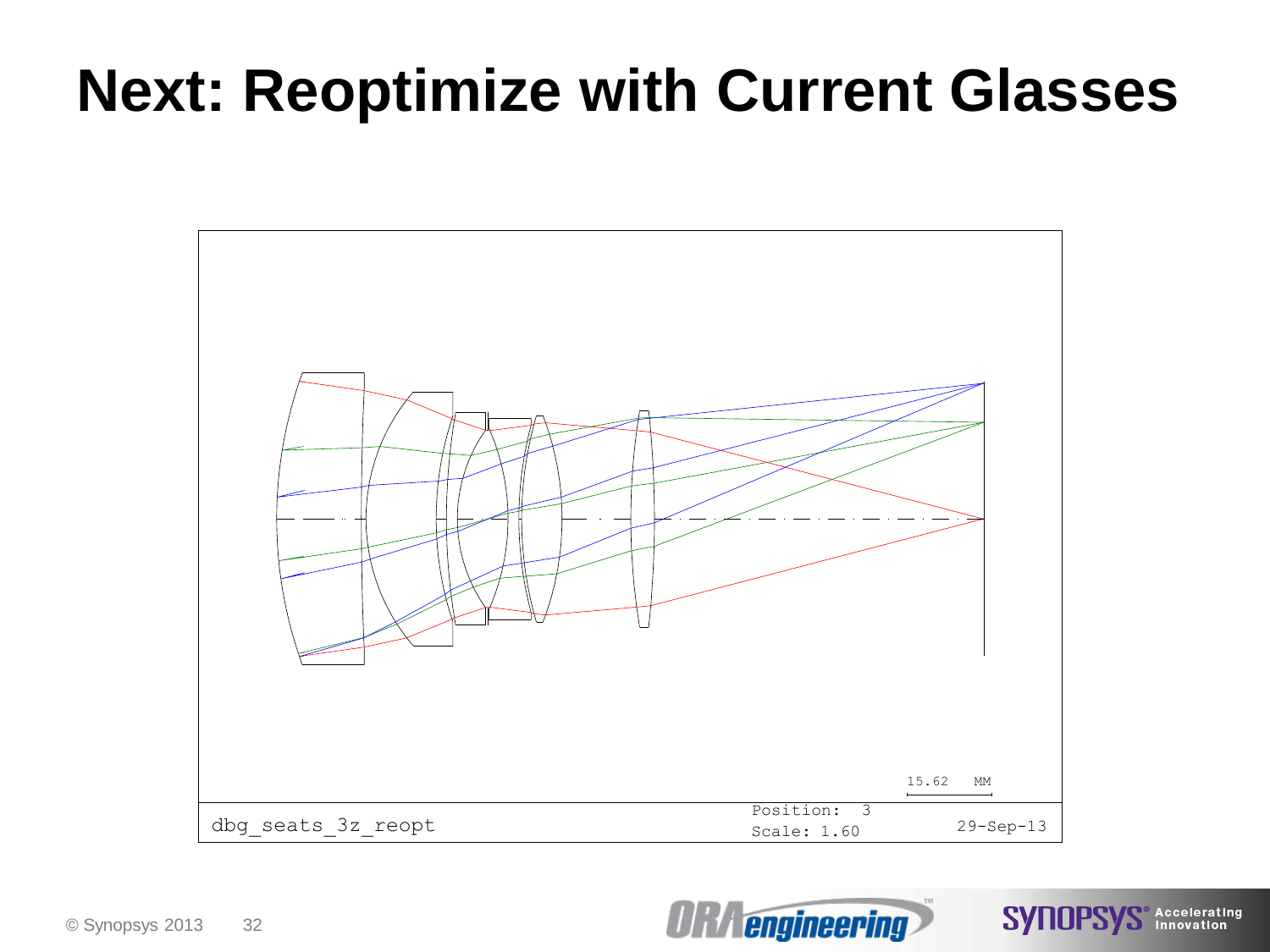## **Aberrations at +20°C (Z1)**

Vertical Scale =  $±59 \mu m$ 





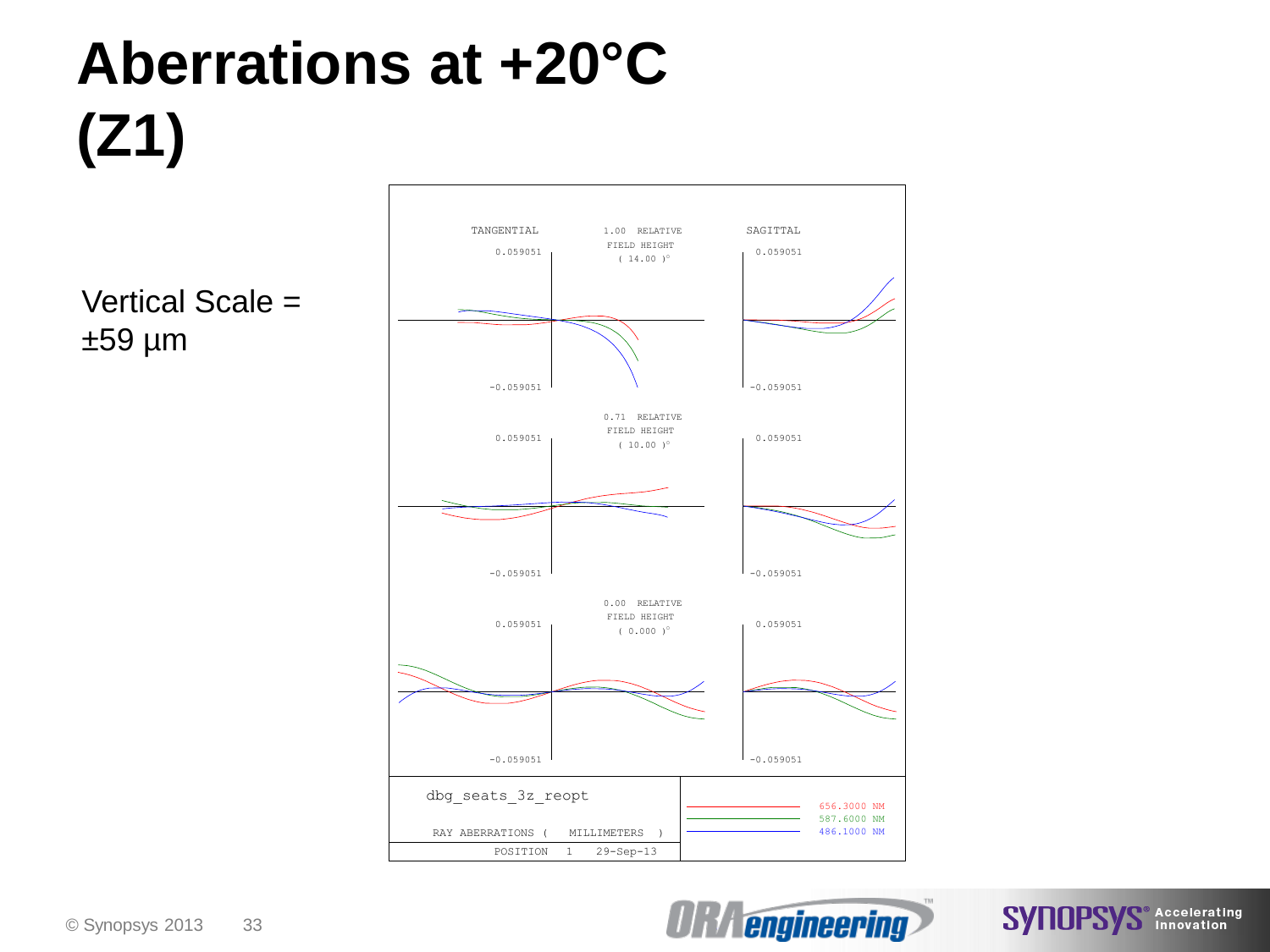## **Aberrations at -100°C (Z2)**

Vertical Scale =  $±72 \mu m$ 





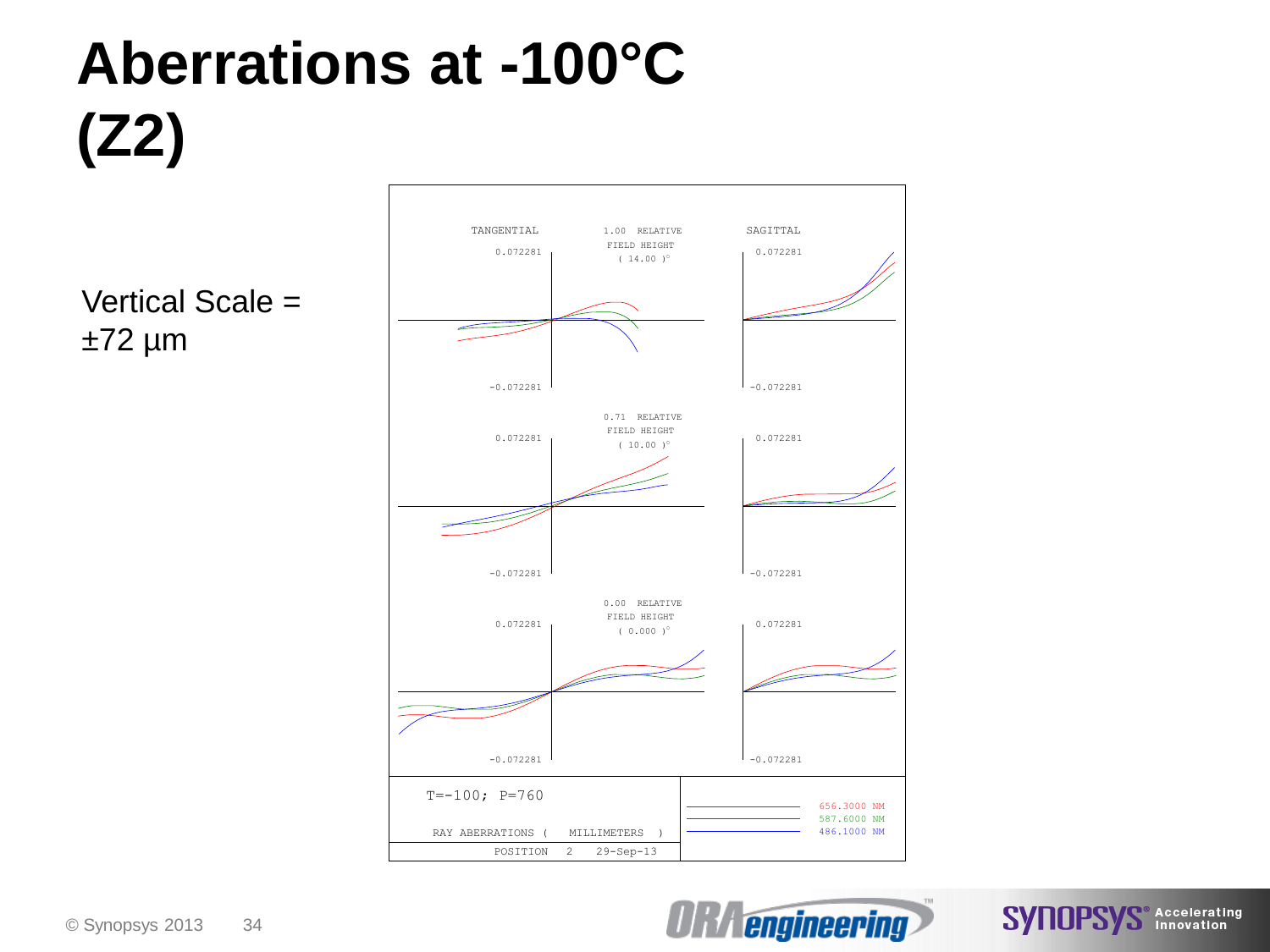## **Aberrations at +100°C (Z3)**

Vertical Scale =  $±72 \mu m$ 





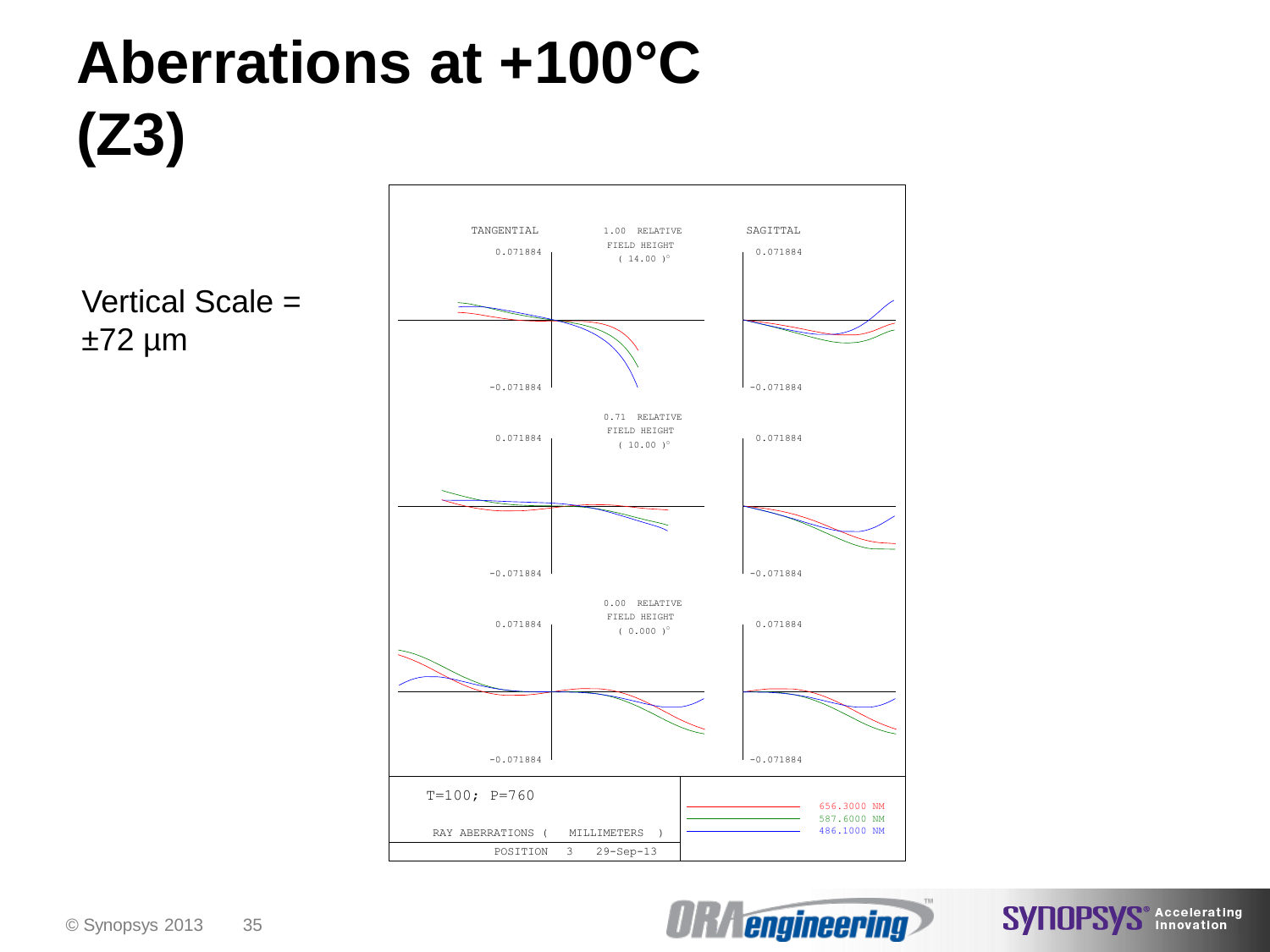#### **RMS Spot Size Over Temperature**

**(Re-Optimized System)**

| <b>Temperature</b><br>(°C) | <b>Field</b> | <b>RMS Spot</b><br>Size (µm)<br><b>Original System</b><br>(Dbg_seats 3Z) | <b>RMS Spot</b><br>Size (µm)<br><b>Optimized Radii</b><br>(Dbg_seats 3Z<br><b>Reopt)</b> |
|----------------------------|--------------|--------------------------------------------------------------------------|------------------------------------------------------------------------------------------|
| 20                         | <b>Axis</b>  | 15.9                                                                     | 20.6                                                                                     |
| 20                         | $10^{\circ}$ | 22.4                                                                     | 27.6                                                                                     |
| 20                         | $14^\circ$   | 23.7                                                                     | 22.0                                                                                     |
| $-100$                     | <b>Axis</b>  | 105.9                                                                    | 45.6                                                                                     |
| $-100$                     | $10^{\circ}$ | 86.8                                                                     | 41.7                                                                                     |
| $-100$                     | $14^\circ$   | 85.1                                                                     | 39.7                                                                                     |
| $+100$                     | <b>Axis</b>  | 71.0                                                                     | 44.1                                                                                     |
| $+100$                     | $10^{\circ}$ | 69.6                                                                     | 45.3                                                                                     |
| $+100$                     | $14^\circ$   | 61.9                                                                     | 36.4                                                                                     |



**SYNOPSYS** Accelerating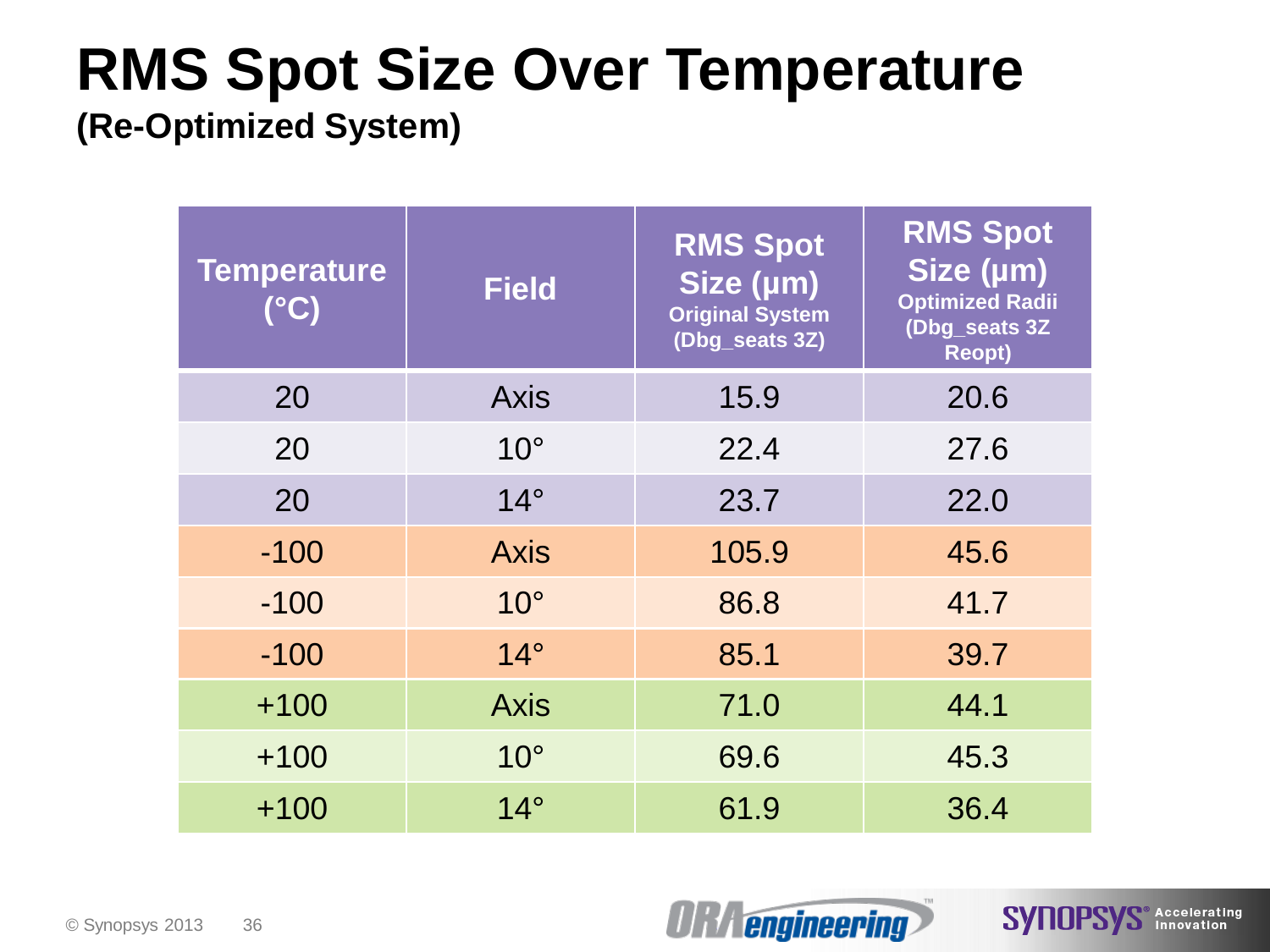## **Reselecting Glass Types**

- Optimizing in the zoomed state, with the current glasses, improved the performance
- But: there is every reason to believe that the system would perform better with a different set of glasses
	- After all, when we selected these glasses, we were ignoring the thermal properties!
- Therefore, use **Optimization > Glass Expert …** to explore the possibilities
	- **ENV\_PIK** has already been run on the system, so the global variables regarding number of zooms, temperatures, and pressures, are already in memory
	- The **AUT** sequence that Glass Expert calls must do the following:
		- Call **ENVP\_Rezoom** (inside the sequence but before calling **AUT**) to re-zoom the lens with the current glass types. (**ENVP\_Rezoom** is identical to **ENV\_PIK**, but does not query the user for number of zooms, etc.)
		- De-zoom to the nominal zoom position (**DEZ 1**) after **AUT** but before returning
	- After Glass Expert finishes, run **ENVP\_Rezoom** one last time to zoom the system over temperature

**SYNOPSYS** Accelerating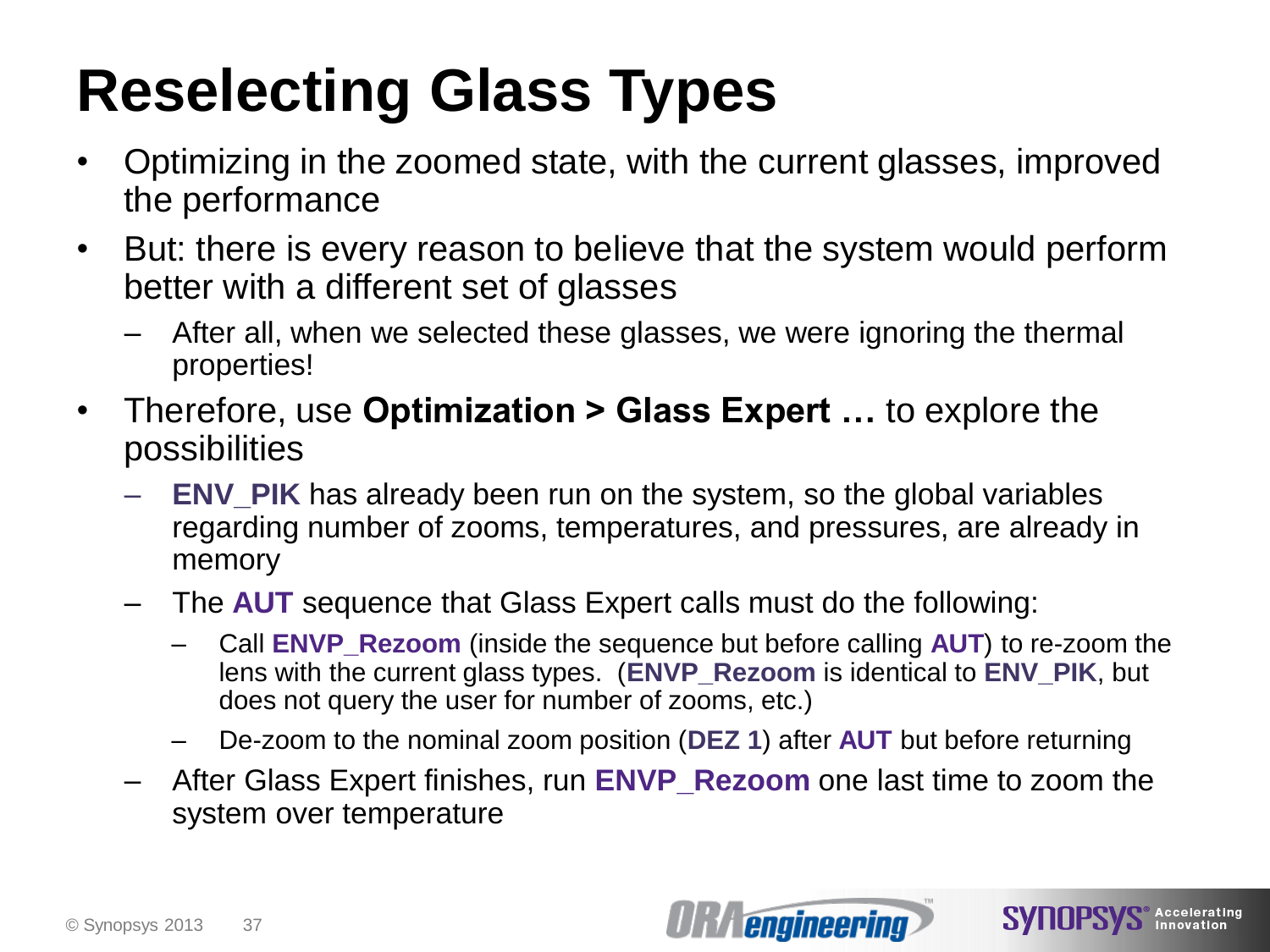#### **Glass Expert Progress**

- We reoptimized the lens using **Glass Expert**
	- We allowed the use of NKZFS glasses and NPSK53A, but we excluded NFK51A from consideration
	- By changing glasses using **Glass Expert**, the merit function was reduced by a factor of 3.6 in 1.5 hours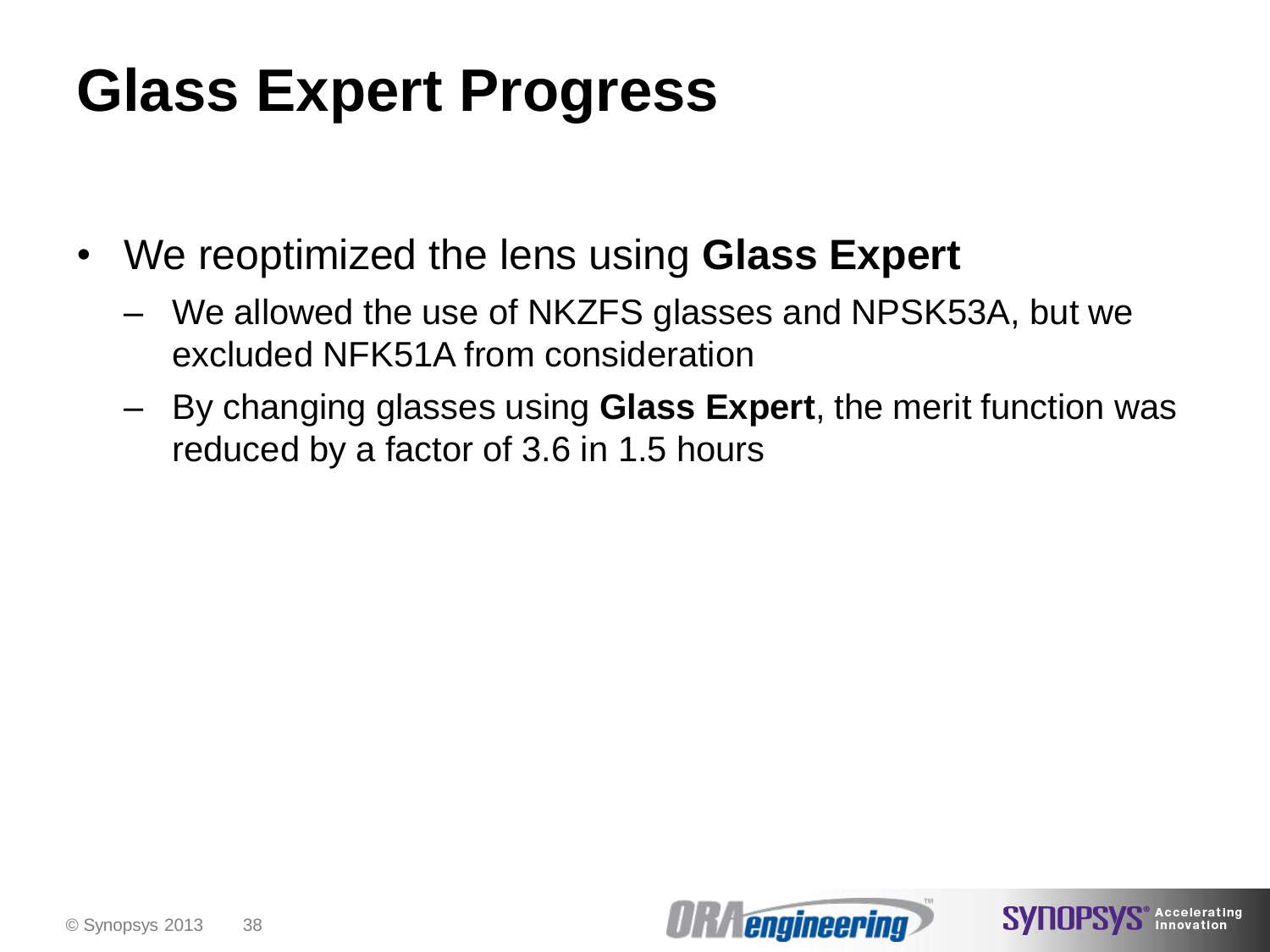#### **After Glass Expert**



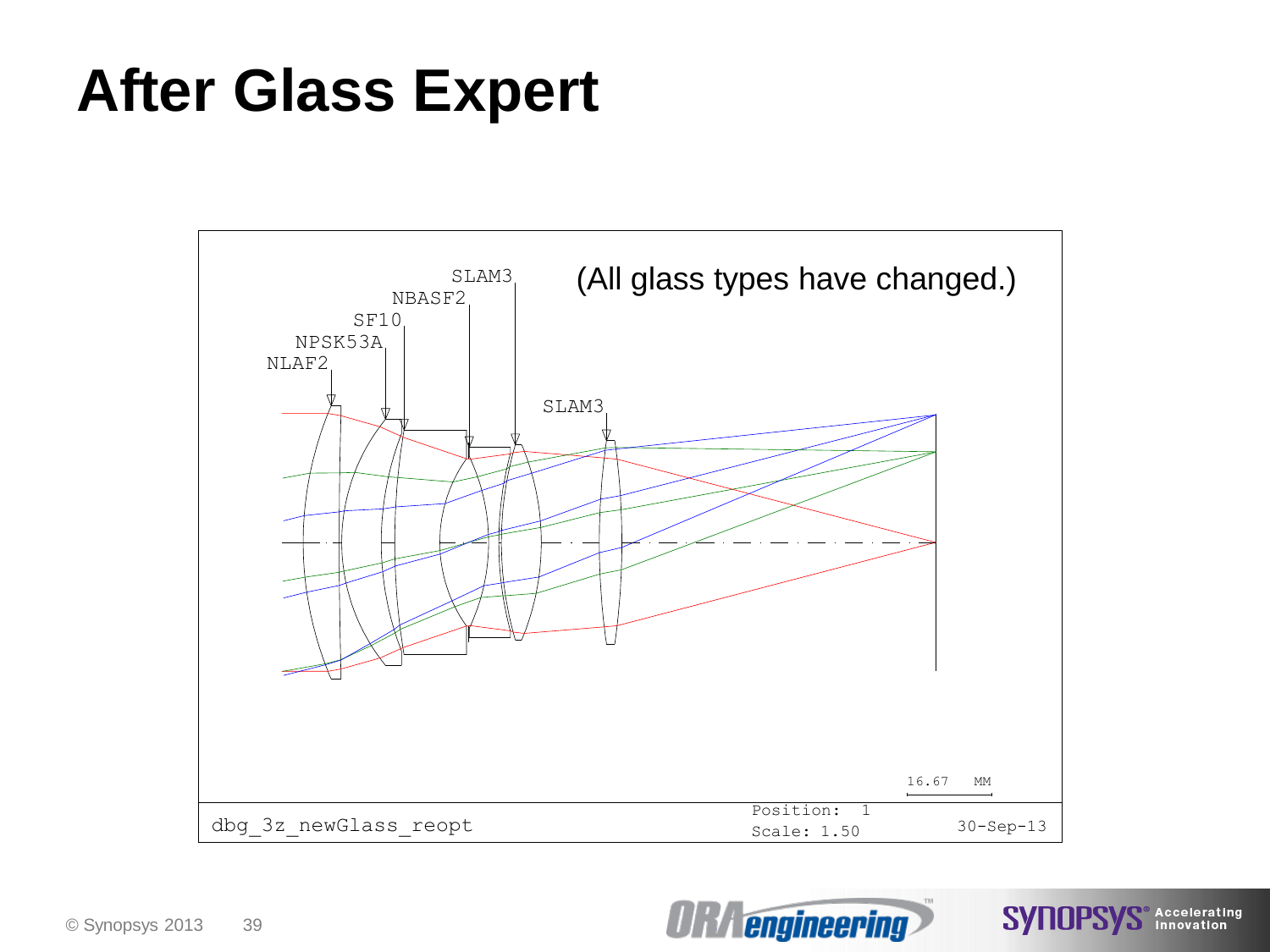### **Aberrations at +20°C**

#### **(with new glasses)**

 $±51 \mu m$ 



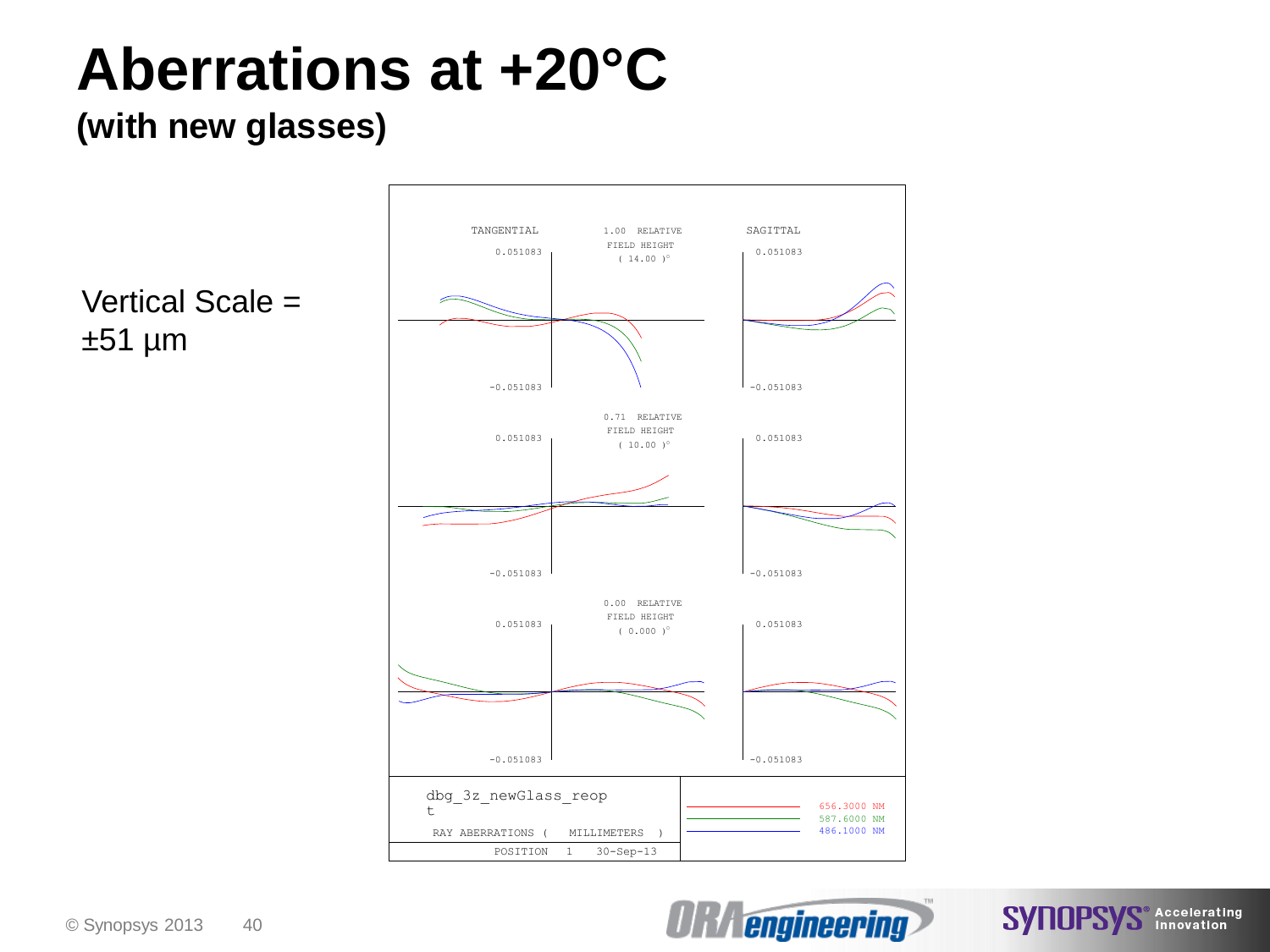#### **Aberrations at -100°C**

#### **(with new glasses)**



© Synopsys 2013 41

 $±46 \mu m$ 

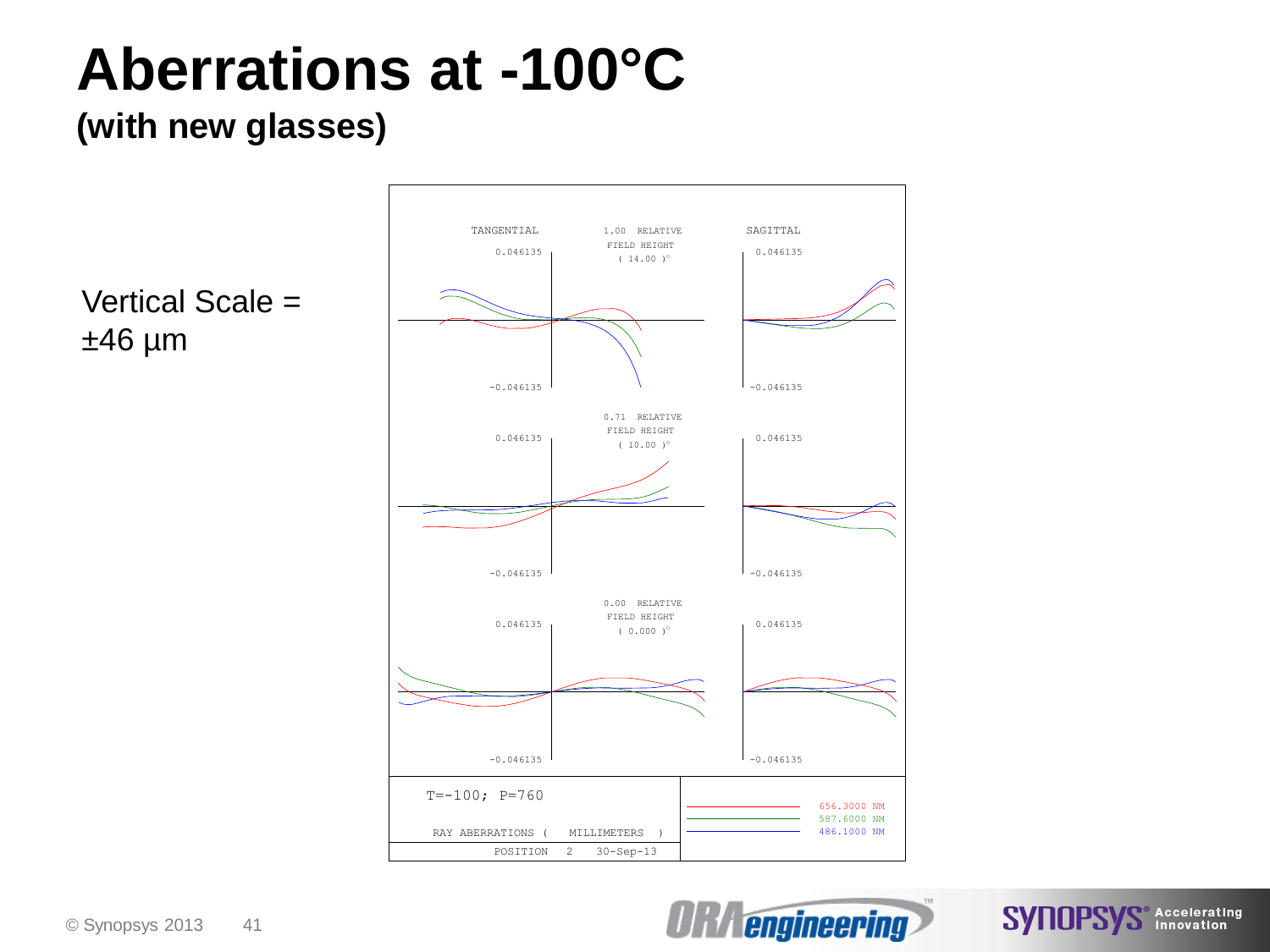## **Aberrations at +100°C**

#### **(with new glasses)**

 $±51 \mu m$ 



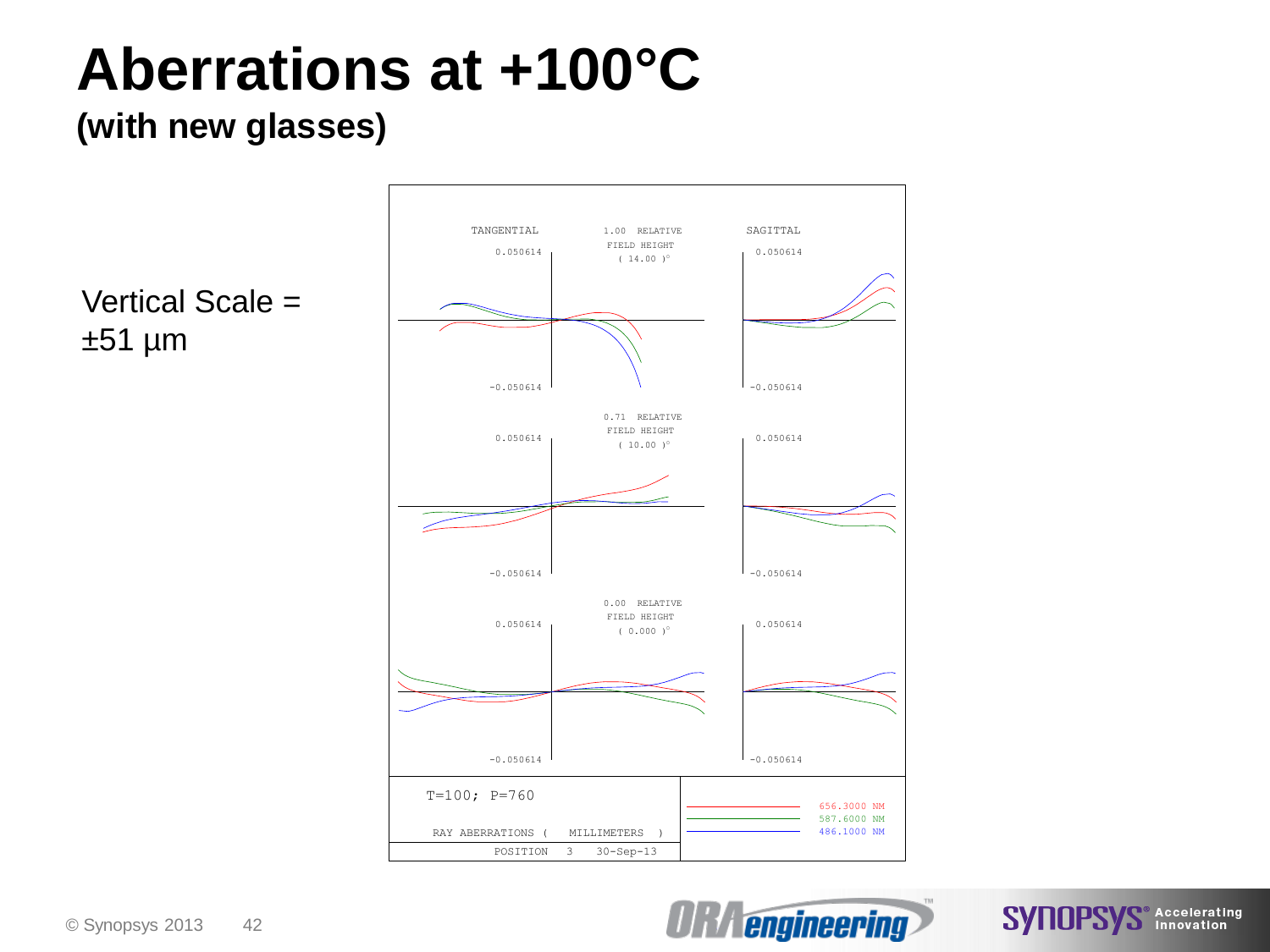#### **Summary of Results**

| <b>Temperature</b><br>$(^{\circ}C)$ | <b>Field</b> | <b>RMS Spot</b><br>Size (µm)<br><b>Original System</b><br>(Dbg_seats 3Z) | <b>RMS Spot</b><br>Size (µm)<br><b>Optimized Radii</b><br>(Dbg_seats 3Z<br><b>Reopt)</b> | <b>RMS Spot</b><br>Size (µm)<br><b>After Glass Expert</b><br>$(Dbg_3z_$<br>newglass_<br>reopt) |
|-------------------------------------|--------------|--------------------------------------------------------------------------|------------------------------------------------------------------------------------------|------------------------------------------------------------------------------------------------|
| 20                                  | <b>Axis</b>  | 15.9                                                                     | 20.6                                                                                     | 13.5                                                                                           |
| 20                                  | $10^{\circ}$ | 22.4                                                                     | 27.6                                                                                     | 21.7                                                                                           |
| 20                                  | $14^\circ$   | 23.7                                                                     | 22.0                                                                                     | 21.7                                                                                           |
| $-100$                              | <b>Axis</b>  | 105.9                                                                    | 45.6                                                                                     | 12.5                                                                                           |
| $-100$                              | $10^{\circ}$ | 86.8                                                                     | 41.7                                                                                     | 22.3                                                                                           |
| $-100$                              | $14^\circ$   | 85.1                                                                     | 39.7                                                                                     | 21.1                                                                                           |
| $+100$                              | <b>Axis</b>  | 71.0                                                                     | 44.1                                                                                     | 14.3                                                                                           |
| $+100$                              | $10^{\circ}$ | 69.6                                                                     | 45.3                                                                                     | 21.4                                                                                           |
| $+100$                              | $14^\circ$   | 61.9                                                                     | 36.4                                                                                     | 21.9                                                                                           |



**SYNOPSYS** Accelerating